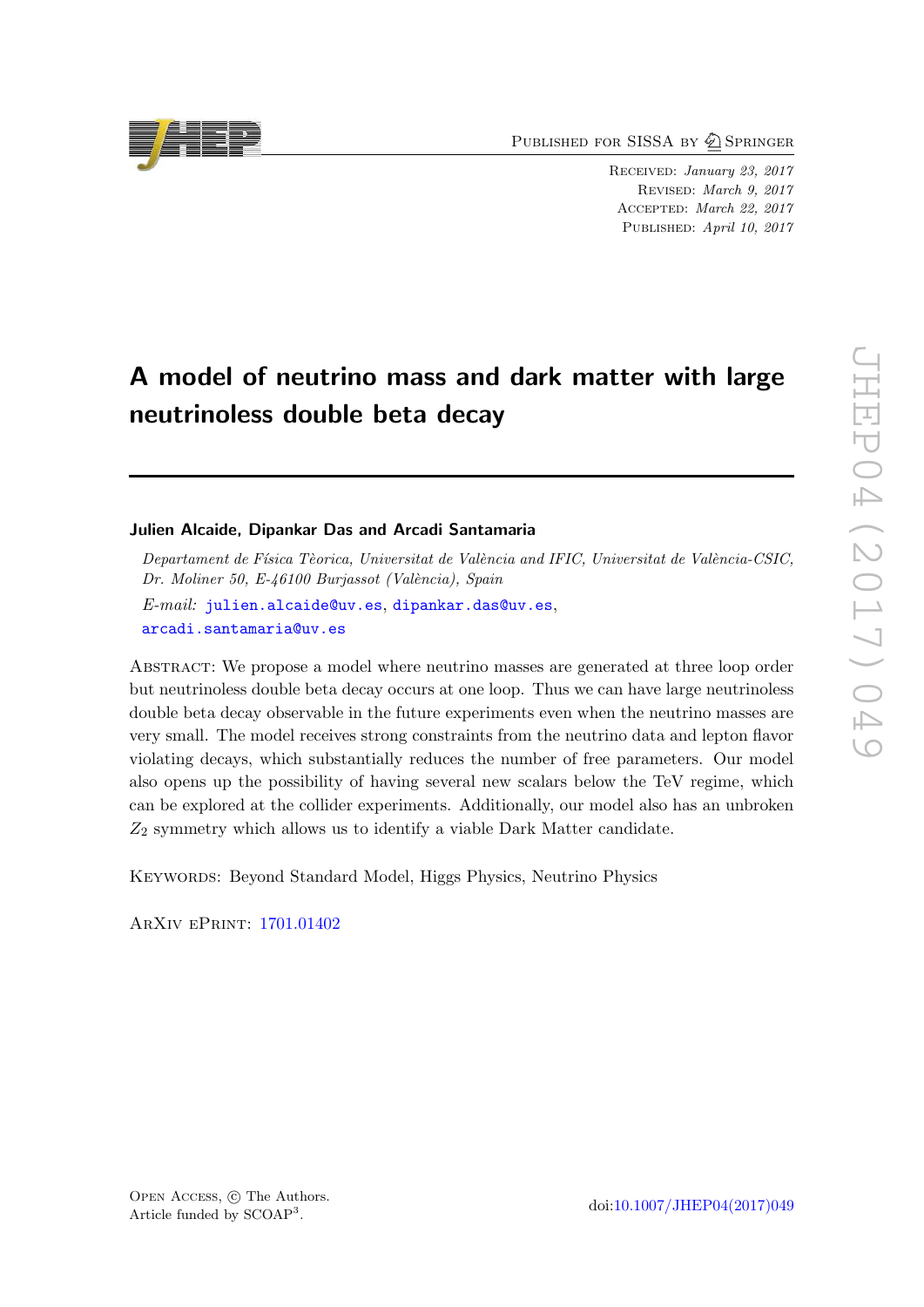# Contents

| 1 Introduction                                       | $\mathbf{1}$                 |
|------------------------------------------------------|------------------------------|
| 2 The model<br>2.1 The scalar spectrum               | $\overline{\mathbf{2}}$<br>3 |
| 3 Estimation of $0\nu\beta\beta$ decay               | $\overline{5}$               |
| 4 Estimation of the neutrino masses                  | $\boldsymbol{6}$             |
| 5 Constraints from LFV processes                     | 8                            |
| 6 Dark Matter                                        | $\boldsymbol{9}$             |
| 7 Results and conclusions                            | 10                           |
| A Computation of the loop induced $\kappa WW$ vertex | 12                           |
| B Details of the calculation of the neutrino masses  | 14                           |

# <span id="page-1-0"></span>1 Introduction

Almost all the extensions of the Standard Model (SM) directed towards an explanation for the neutrino masses brings in the possibility of lepton number violation (LNV) as an outcome. It is well known that neutrinoless double beta decay  $(0\nu\beta\beta \text{ decay})$  which is a convincing signature for LNV, will be an inevitable consequence if the neutrino has Majorana mass. If the main contribution to  $0\nu\beta\beta$  decay proceeds through the Majorana neutrino propagator, depending on the spectrum of the neutrino masses, the expected rate for  $0\nu\beta\beta$  decay might be too small to be observed in the experiments. But there exist scenarios where the dominant mechanism for  $0\nu\beta\beta$  decay is not controlled by the Majorana neutrino propagator. In such cases we can have the possibility of large  $0\nu\beta\beta$  decay even when the neutrino Majorana masses are small. Many studies have been performed in this direction in the past (see refs.  $[1-3]$  $[1-3]$  $[1-3]$  $[1-3]$  for a general overview, refs.  $[4-26]$  $[4-26]$  $[4-26]$  for specific models<sup>[1](#page-1-1)</sup> and refs. [\[28](#page-18-1)[–31\]](#page-18-2) for effective field theory (EFT) approaches). In ref. [\[31\]](#page-18-2), the authors performed an EFT analysis of the different ways of generating  $0\nu\beta\beta$  decay and light neutrino masses by including operators involving only leptons, Higgs and gauge bosons. This led to a class of interesting models where  $0\nu\beta\beta$  decay was generated at tree level whereas neutrino masses would appear only at two-loops (see refs. [\[32\]](#page-18-3) for example models in this category).

<span id="page-1-1"></span><sup>&</sup>lt;sup>1</sup>See also [\[27\]](#page-18-4) for a recent review of neutrino mass models in connection to  $0\nu\beta\beta$  decay.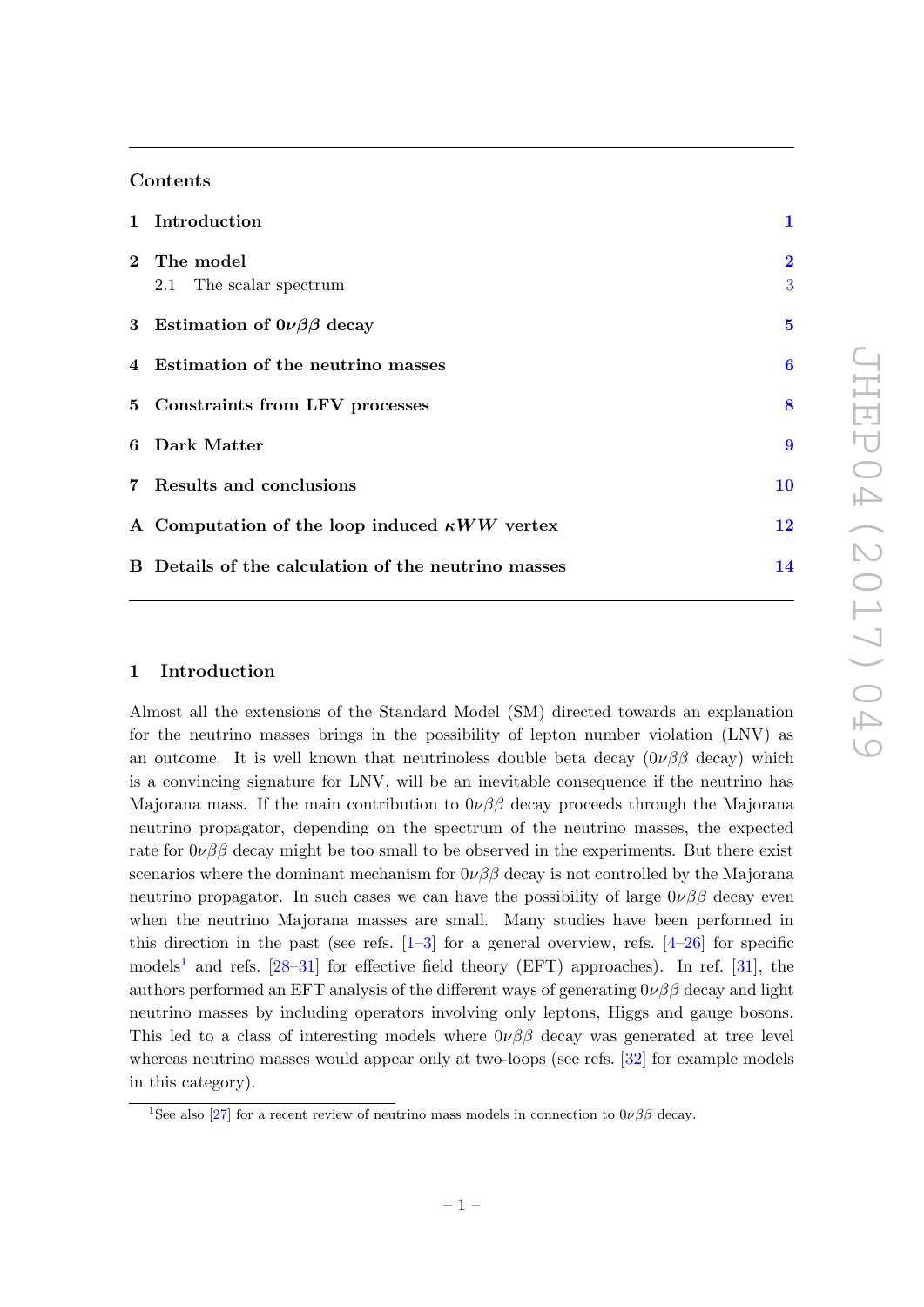The model in ref.  $[32]$  contains an  $SU(2)_L$  singlet doubly charged scalar like in the Zee-Babu model  $[33-35]$ , an  $SU(2)_L$  triplet scalar with hypercharge  $+1$  and a real singlet scalar. A  $Z_2$  symmetry, which is later broken spontaneously, is required to prevent tree-level neutrino masses. The model is economical in the sense that it contains no new fermions and by design, it gives new contributions to  $0\nu\beta\beta$  decay, which, in principle, can be large. Additionally, it has a rich phenomenology which can be probed through the searches for the lepton flavor violating (LFV) signals and/or the direct searches for the new scalars in the collider experiments.

In this article we will present a simple variation of the model in ref. [\[32\]](#page-18-3). Our new model will have the same field content as in ref.  $[32]$ , except that the  $Z_2$  symmetry will not be broken spontaneously. Consequently,  $0\nu\beta\beta$  decay will now occur at one-loop whereas neutrino masses will appear at three-loop order. The fact the  $Z_2$  is exact makes the model simpler and allows for a viable Dark Matter (DM) candidate: the lightest of the electrically neutral  $Z_2$ -odd particles. On the other hand, the model keeps all the virtues of the previous model: very predictive neutrino mass matrix, large  $0\nu\beta\beta$  decay decay, rich lepton flavour violation phenomenology and new scalars which are in the sub-TeV region and therefore, are within the reach of the collider experiments in the near future.

Our paper will be organized as follows. In section [2](#page-2-0) we lay out the scalar field content and the physical spectrum of our model. In section [3](#page-5-0) we discuss the  $0\nu\beta\beta$  decay and the bounds that follow from it. Neutrino masses and constraints from LFV decays are discussed in section [4](#page-6-0) and section [5](#page-8-0) respectively. We analyze the feasibility of DM in section [6.](#page-9-0) Finally, we summarize our findings in section [7](#page-10-0).

## <span id="page-2-0"></span>2 The model

The scalar sector of our model contains the following fields:

$$
\Phi = \left\{ 2, \frac{1}{2} \right\} ; \quad \chi = \{3, 1\} ; \quad \kappa^{++} = \{1, 2\} ; \quad \sigma = \text{real singlet} \,, \tag{2.1}
$$

where, the numbers inside the curly brackets associated with the fields represent their transformations properties under  $SU(2)_L$  and  $U(1)_Y$  respectively. The normalization for the hypercharge is such that the electric charges of the component fields are given by,  $Q = T_3 + Y$ . The fields,  $\chi$  and  $\sigma$  are odd under an additional  $Z_2$  symmetry which has been introduced to prevent the occurrence of tree-level neutrino masses as well as to ensure the stability of the DM particle. The most general scalar potential involving these fields is given below:

<span id="page-2-1"></span>
$$
V = -m_{\Phi}^{2} \left( \Phi^{\dagger} \Phi \right) + m_{\chi}^{2} \text{Tr} \left( \chi^{\dagger} \chi \right) + m_{\kappa}^{2} |\kappa|^{2} + \frac{m_{\sigma}^{2}}{2} \sigma^{2} + \lambda_{\Phi} \left( \Phi^{\dagger} \Phi \right)^{2} + \lambda_{\chi} \left\{ \text{Tr} \left( \chi^{\dagger} \chi \right) \right\}^{2} + \lambda_{\chi}' \text{Tr} \left[ \left( \chi^{\dagger} \chi \right)^{2} \right] + \lambda_{\kappa} |\kappa|^{4} + \lambda_{\sigma} |\sigma|^{4} + \lambda_{\Phi \chi} \left( \Phi^{\dagger} \Phi \right) \text{Tr} \left( \chi^{\dagger} \chi \right) + \lambda_{\Phi \chi}' \left( \Phi^{\dagger} \chi \chi^{\dagger} \Phi \right) + \lambda_{\Phi \kappa} \left( \Phi^{\dagger} \Phi \right) |\kappa|^{2} + \lambda_{\Phi \sigma} \left( \Phi^{\dagger} \Phi \right) \sigma^{2} + \lambda_{\kappa \chi} |\kappa|^{2} \text{Tr} \left( \chi^{\dagger} \chi \right) + \lambda_{\sigma \chi} \sigma^{2} \text{Tr} \left( \chi^{\dagger} \chi \right) + \lambda_{\sigma \kappa} |\kappa|^{2} \sigma^{2} + \left\{ \mu_{\kappa} \kappa^{++} \text{Tr} \left( \chi^{\dagger} \chi^{\dagger} \right) + \lambda_{\theta} \sigma \Phi^{\dagger} \chi \Phi + \text{h.c.} \right\},
$$
(2.2)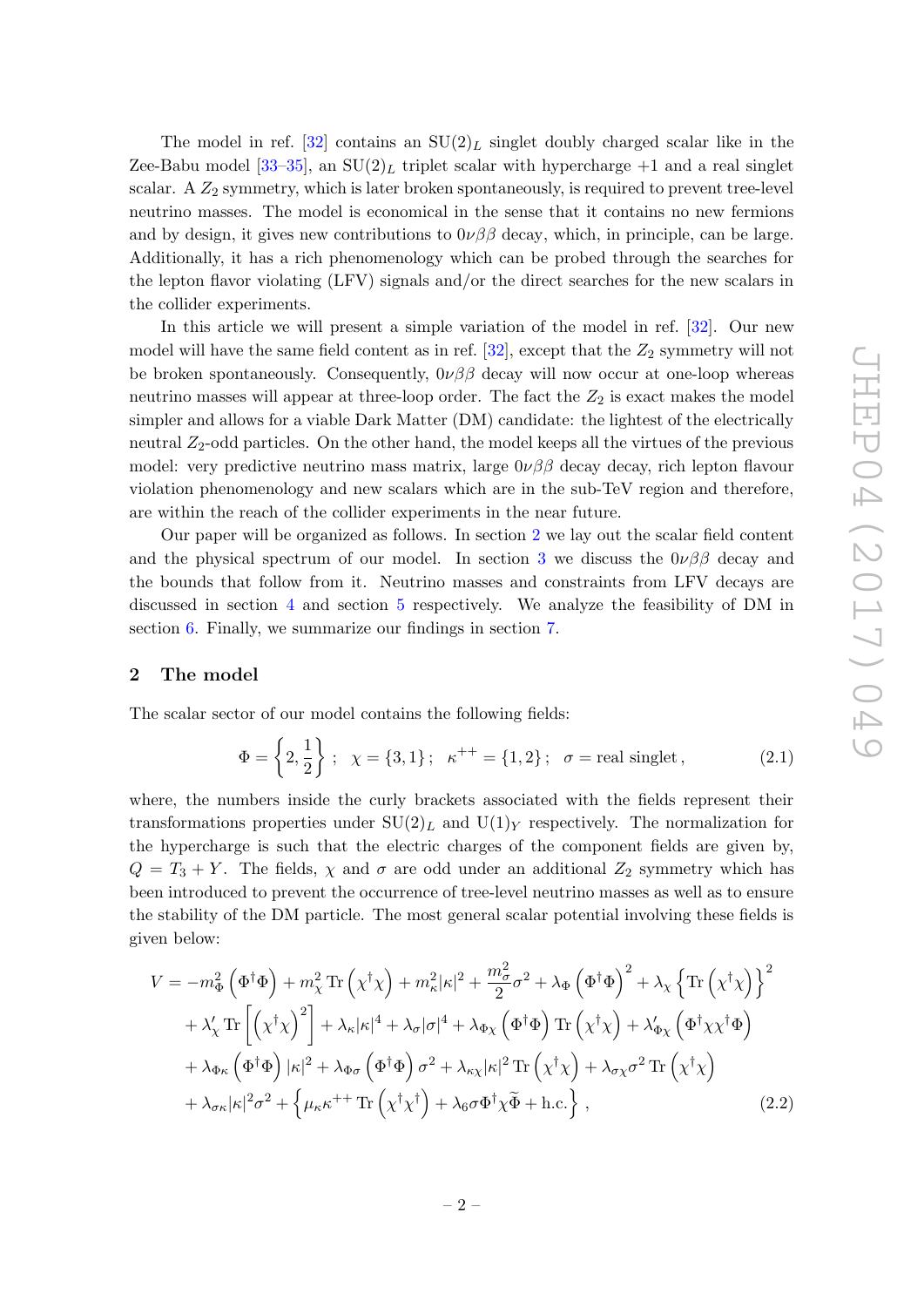where 'Tr' represents the trace over  $2 \times 2$  matrices and  $\tilde{\Phi} = i\sigma_2 \Phi^*$ , with  $\sigma_2$  being the second Pauli matrix. We can take all the parameters in the potential to be real without any loss of generality.

For the leptonic Yukawa sector, we have the following Lagrangian:

$$
\mathcal{L}_Y = -(\overline{L_L})_a (Y_e)_{ab} (\ell_R)_b \Phi + f_{ab} \ell_a^T C^{-1} (\ell_R)_b \kappa^{++} + \text{h.c.} \,, \tag{2.3}
$$

where,  $L_L = (\nu_{\ell}, \ell)_{L}^{T}$  denotes the left-handed lepton doublet and  $\ell_R$  represents the righthanded charged lepton singlet.  $C$  is the charge conjugation operator. We choose to work in the mass basis of the charged leptons which means,  $Y_e$  is a diagonal matrix with positive entries and  $f$  is a complex symmetric matrix with three unphysical phases.

#### <span id="page-3-0"></span>2.1 The scalar spectrum

We do not want to break the  $Z_2$  symmetry spontaneously. Denoting by  $v$  the vacuum expectation values (vev) of the doublet the minimization conditions read

<span id="page-3-6"></span><span id="page-3-1"></span>
$$
m_{\Phi}^2 = \lambda_{\Phi} v^2. \tag{2.4}
$$

After spontaneous symmetry breaking (SSB) we represent the doublet and the triplet as follows:

$$
\Phi = \frac{1}{\sqrt{2}} \begin{pmatrix} \sqrt{2}\omega^+ \\ v + h + i\zeta \end{pmatrix}, \qquad \chi = \frac{1}{\sqrt{2}} \begin{pmatrix} \chi^+ \\ h_t + iA & -\chi^+ \end{pmatrix}, \tag{2.5}
$$

where,  $\omega$  and  $\zeta$  represent the Goldstones associated with the W and Z bosons respectively. Because of the unbroken  $Z_2$  symmetry, only  $h_t$  and  $\sigma$  can have nontrivial mixing. This leads to a very simple scalar spectrum as described below.

The masses for the doubly charged particles are given by,

$$
m_{\kappa^{++}}^2 = m_{\kappa}^2 + \frac{1}{2}\lambda_{\Phi\kappa}v^2, \quad m_{\chi^{++}}^2 = m_{\chi}^2 + \frac{1}{2}\lambda_{\Phi\chi}v^2. \tag{2.6}
$$

The mass of the singly charged scalar is given by,

<span id="page-3-2"></span>
$$
m_{\chi^{+}}^{2} = m_{\chi}^{2} + \frac{1}{4} (2\lambda_{\Phi\chi} + \lambda_{\Phi\chi}')v^{2}.
$$
 (2.7)

The pseudoscalar mass is given by.

<span id="page-3-5"></span><span id="page-3-3"></span>
$$
m_A^2 = m_\chi^2 + \frac{1}{2} (\lambda_{\Phi\chi} + \lambda'_{\Phi\chi}) v^2.
$$
 (2.8)

From eqs.  $(2.6)$ ,  $(2.7)$  and  $(2.8)$  it is easy to see that the following correlation holds:

<span id="page-3-4"></span>
$$
m_{\chi+}^2 - m_{\chi++}^2 = m_A^2 - m_{\chi+}^2 = \frac{1}{4} \lambda_{\Phi\chi} v^2.
$$
 (2.9)

In the CP even sector, the SM-like Higgs arises purely from the doublet, Φ, with mass  $m_h^2 = 2\lambda_{\Phi} v^2$ . For the other two  $Z_2$ -odd scalars, we obtain the following mass matrix:

$$
V_{\text{mass}}^{\text{S}} = \frac{1}{2} \left( \sigma h_t \right) \begin{pmatrix} A & -B \\ -B & C \end{pmatrix} \begin{pmatrix} \sigma \\ h_t \end{pmatrix} \quad \text{with}, \tag{2.10}
$$

$$
A = m_{\sigma}^2 + \lambda_{\Phi\sigma} v^2, \quad B = -\frac{1}{\sqrt{2}} \lambda_6 v^2, \quad C = m_{\chi}^2 + \frac{1}{2} (\lambda_{\Phi\chi} + \lambda_{\Phi\chi}') v^2. \tag{2.11}
$$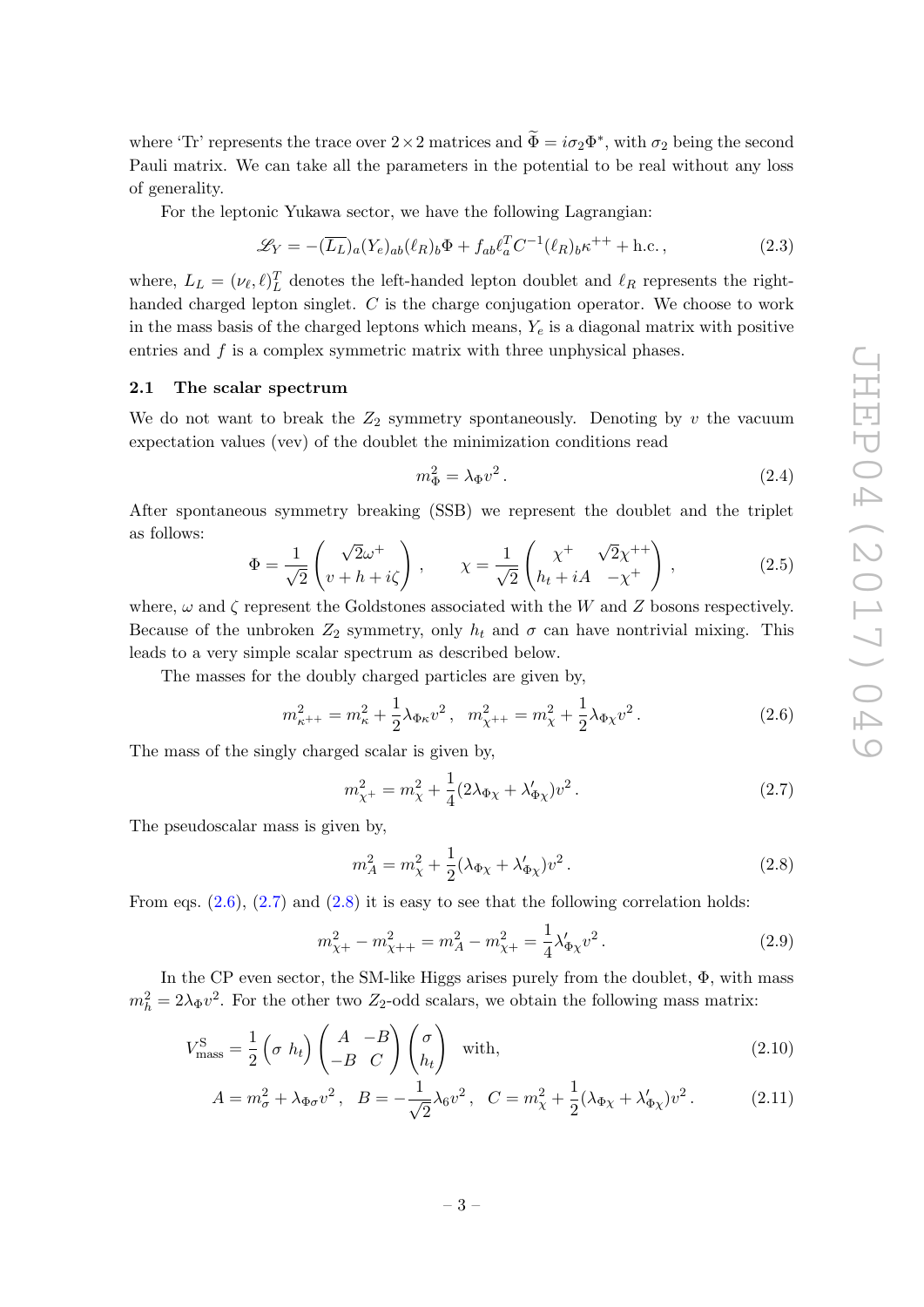This mass matrix can be diagonalized by the following orthogonal rotation:

$$
\begin{pmatrix} S \\ H \end{pmatrix} = \begin{pmatrix} \cos \alpha & -\sin \alpha \\ \sin \alpha & \cos \alpha \end{pmatrix} \begin{pmatrix} \sigma \\ h_t \end{pmatrix},
$$
\n(2.12a)

with, 
$$
m_{H,S}^2 = \frac{1}{2} \left\{ (A+C) \pm \sqrt{(A-C)^2 + 4B^2} \right\}
$$
, (2.12b)

and, 
$$
\tan 2\alpha = \frac{2B}{A - C}
$$
, (2.12c)

where we have implicitly assumed that  $'S'$  is the lighter mass eigenstate. One can easily find the following relations:

$$
A = m_H^2 \sin^2 \alpha + m_S^2 \cos^2 \alpha, \qquad (2.13a)
$$

$$
C = m_H^2 \cos^2 \alpha + m_S^2 \sin^2 \alpha = m_A^2, \qquad (2.13b)
$$

$$
B = -\sin\alpha\cos\alpha(m_H^2 - m_S^2),\qquad(2.13c)
$$

which imply,

<span id="page-4-3"></span><span id="page-4-2"></span><span id="page-4-1"></span><span id="page-4-0"></span>
$$
m_S < m_A < m_H. \tag{2.14}
$$

Combining eqs.  $(2.11)$  and  $(2.13c)$  we can express  $\lambda_6$  in terms of the physical parameter as follows:

$$
\lambda_6 = \frac{\sqrt{2}\sin\alpha\cos\alpha}{v^2} \left( m_H^2 - m_S^2 \right). \tag{2.15}
$$

The splittings between different scalar masses can be constrained further from the electroweak  $T$ -parameter. The expression for the new physics contribution to the  $T$ -parameter is given by

$$
\Delta T = \frac{1}{4\pi \sin^2 \theta_W M_W^2} \left[ F(m_{\chi^{++}}^2, m_{\chi^+}^2) + \frac{1}{2} F(m_{\chi^+}^2, m_A^2) \right]
$$
(2.16)

$$
+\left.\frac{1}{2}\cos^2\alpha\left\{F(m_{\chi^+}^2,m_H^2)-2F(m_A^2,m_H^2)\right\}+\frac{1}{2}\sin^2\alpha\left\{F(m_{\chi^+}^2,m_S^2)-2F(m_A^2,m_S^2)\right\}\right],
$$

where,  $\theta_W$  and  $M_W$  are the weak mixing angle and the W-boson mass respectively. The function,  $F(m_1^2, m_2^2)$ , is given by,

$$
F(m_1^2, m_2^2) \equiv \frac{1}{2} 16\pi^2 \int \frac{\mathrm{d}^4 k}{(2\pi)^4} k^2 \left( \frac{1}{k^2 + m_1^2} - \frac{1}{k^2 + m_2^2} \right)^2 = \frac{m_1^2 + m_2^2}{2} - \frac{m_1^2 m_2^2}{m_1^2 - m_2^2} \log \left( \frac{m_1^2}{m_2^2} \right). \tag{2.17}
$$

Taking the new physics contribution to the T-parameter as [\[36](#page-18-7)]

$$
\Delta T = 0.05 \pm 0.12, \tag{2.18}
$$

we will require our model value of the T-parameter to be within the  $2\sigma$  uncertainty range. For small  $\sin \alpha$ , this leads to  $|m_H - m_{\chi^{++}}| \lesssim 100 \,\text{GeV}$ .

In passing, combining eqs.  $(2.9)$  and  $(2.14)$ , we note that two types of scalar mass hierarchies are possible depending on the sign of  $\lambda'_{\Phi\chi}$ ,

$$
m_H > m_A > m_{\chi^+} > m_{\chi^{++}} > m_S, \tag{2.19a}
$$

$$
m_{\chi^{++}} > m_{\chi^{+}} > m_A > m_S \text{ and } m_H > m_A. \tag{2.19b}
$$

In both cases,  $m_{\kappa^{++}}$  can be arbitrary in principle.

or.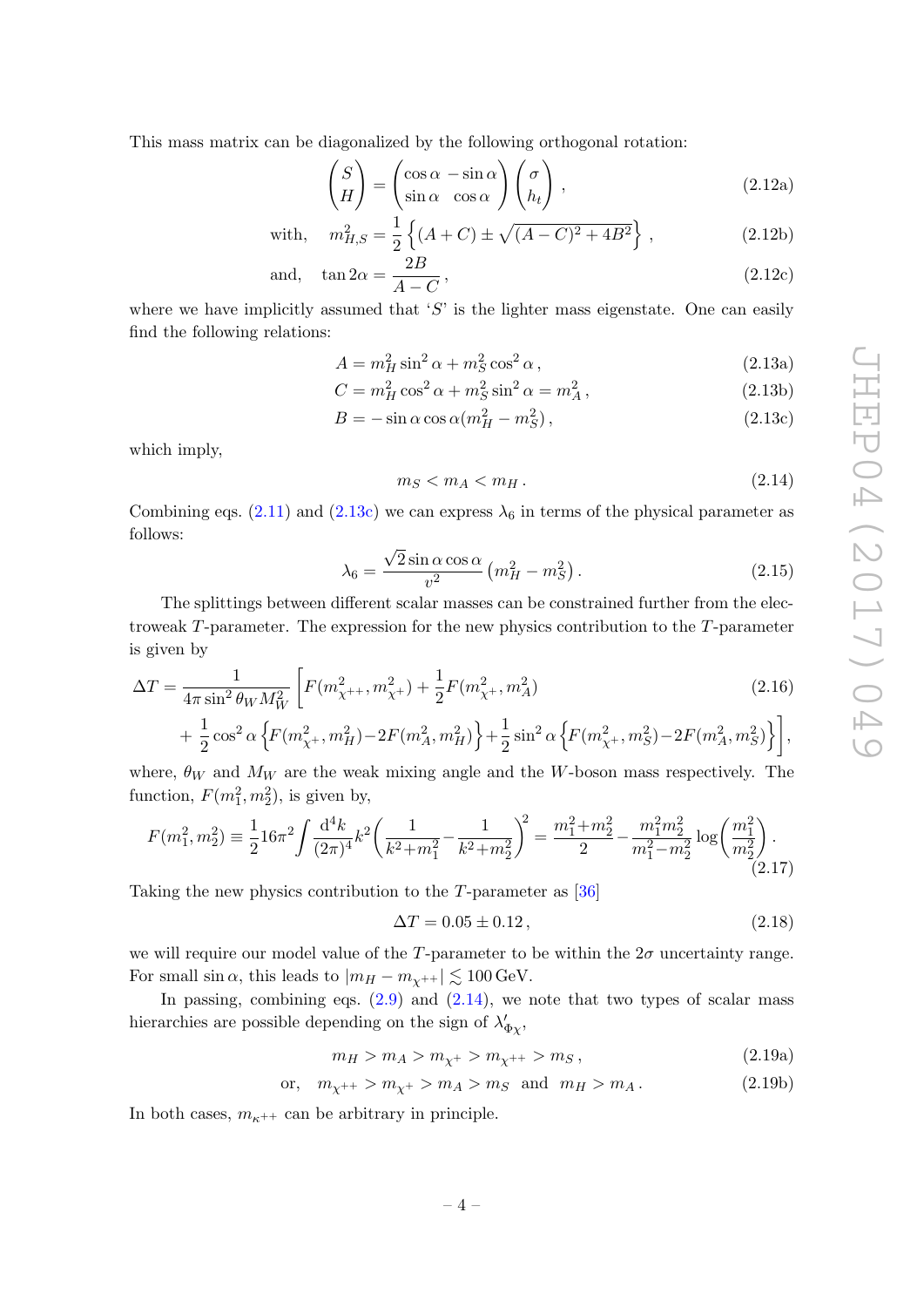

<span id="page-5-1"></span>Figure 1. One-loop diagram, in the mass insertion approach, contributing to neutrinoless double beta decay.

## <span id="page-5-0"></span>3 Estimation of  $0\nu\beta\beta$  decay

For new scalar masses of  $\mathcal{O}$  (1 TeV), the Majorana mass matrix element,  $M_{ee}$ , will be very small (see section [4](#page-6-0) for details). As a result, the usual neutrino exchange diagram will contribute negligibly to  $0\nu\beta\beta$  decay. The main contribution to the  $0\nu\beta\beta$  decay amplitude has been displayed in figure [1.](#page-5-1) From the diagram in figure [1](#page-5-1) we can easily estimate the effective  $\bar{e}e^c(\bar{u}d)^2$  interaction giving rise to  $0\nu\beta\beta$  decay

<span id="page-5-2"></span>
$$
\mathcal{L}_{0\nu\beta\beta} = 2 \frac{f_{ee}^*}{16\pi^2} \frac{\mu_\kappa \lambda_6^2}{m_{\kappa^{++}}^2 m_A^4} I_\beta \left(\overline{u_L} \gamma^\mu d_L\right) \left(\overline{u_L} \gamma_\mu d_L\right) \overline{e_R} e_R^c \,,\tag{3.1}
$$

where  $I_\beta$  is a dimensionless function of the scalar masses running in the loop which is expected to be  $\mathcal{O}(1)$ . For illustration, we have chosen the common scale of the loop to be the mass of the pseudoscalar part from the scalar triplet,  $m_A$ . Of course the diagram in figure [1](#page-5-1) is only one of the contributions in the mass insertion approach which allows us to give an estimate. A complete calculation of the function  $I_\beta$  in the physical basis has been presented in appendix [A](#page-12-0) yielding values for  $I_\beta$  which are slightly smaller than one in the range of masses of interest,  $I_\beta \sim 0.1$ . We will use these values for our estimates.

The interaction of eq.  $(3.1)$  has been considered in the literature [\[37](#page-18-8), [38\]](#page-18-9), where it was parametrized as follows:

<span id="page-5-3"></span>
$$
\mathcal{L}_{0\nu\beta\beta} = \frac{G_F^2}{2m_p} \epsilon_3 \left(\bar{u}\gamma^\mu (1-\gamma_5)d\right) \left(\bar{u}\gamma_\mu (1-\gamma_5)d\right) \bar{e}(1-\gamma_5)e^c.
$$
 (3.2)

Comparing eqs.  $(3.1)$  and  $(3.2)$  we obtain,

<span id="page-5-4"></span>
$$
\epsilon_3 = \frac{m_p}{2G_F^2} \frac{f_{ee}^*}{16\pi^2} \frac{\mu_\kappa \lambda_6^2}{m_{\kappa^{++}}^2 m_A^4} I_\beta \,. \tag{3.3}
$$

In ref. [\[38\]](#page-18-9), to set bounds on  $\epsilon_3$ , the authors used the limits on the half-life for the  $0\nu\beta\beta$  decay from the most sensitive experiments of that time, namely,  $T_{1/2}^{0\nu\beta\beta}$  $\frac{10\nu\beta\beta}{1/2}(^{76}\text{Ge}) > 1.9\times$  $10^{25}$  yrs (HM [\[39\]](#page-18-10)) and  $T_{1/2}^{0\nu\beta\beta}$  $1/2^{0\nu\beta\beta}(136\,\text{Xe}) > 1.6 \times 10^{25} \text{ yrs (EXO-200 [40])}.$  $1/2^{0\nu\beta\beta}(136\,\text{Xe}) > 1.6 \times 10^{25} \text{ yrs (EXO-200 [40])}.$  $1/2^{0\nu\beta\beta}(136\,\text{Xe}) > 1.6 \times 10^{25} \text{ yrs (EXO-200 [40])}.$  However KamLAND-Zen has recently obtained a stronger limit on the lifetime from  $^{136}\text{Xe}$ ,  $T_{1/2}^{0\nu\beta\beta}(^{136}\text{Xe})$  >  $1.07 \times 10^{26}$  yr [\[41\]](#page-19-0), which, using the matrix elements from [\[38\]](#page-18-9), translates to  $\epsilon_3 < 4 \times 10^{-9}$ at 90% C.L.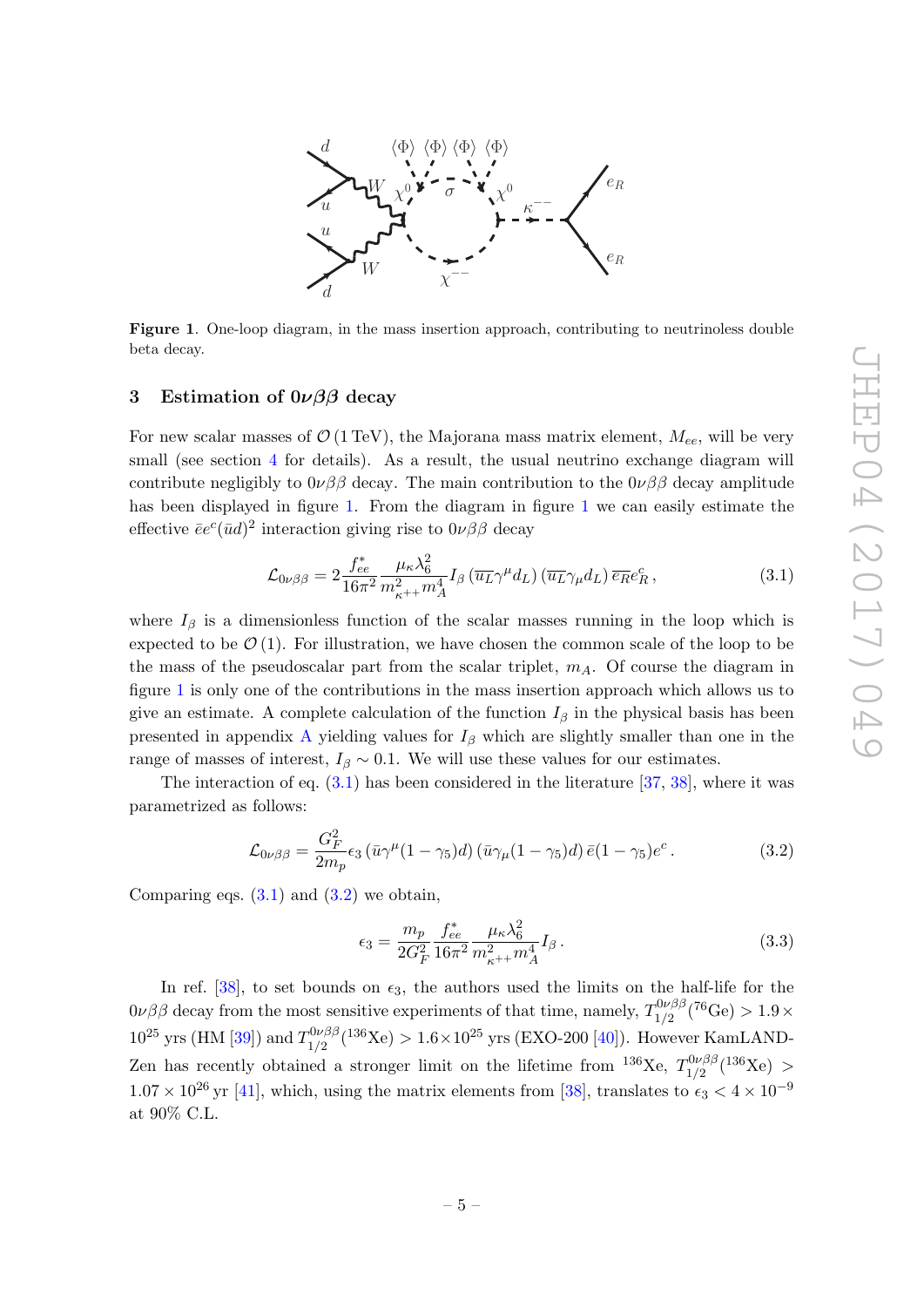

<span id="page-6-2"></span>Figure 2. Sample three loop diagram, in the mass insertion approach, contributing to the neutrino masses.

On the other hand, upcoming experiments are expected to be sensitive to lifetimes of order  $10^{27}-10^{28}$  yrs [\[42\]](#page-19-1), i.e. a reduction factor on the coupling of about one order of magnitude. Thus, for  $0\nu\beta\beta$  decay mediated by heavy particles to be observable in the next round of experiments we should have  $\epsilon_3 \gtrsim 4 \times 10^{-10}$ . Therefore in order to escape the current experimental bounds but at the same time to entertain the possibility of observing  $0\nu\beta\beta$  decay in the near future, we require  $\epsilon_3$  to be within the following range:

<span id="page-6-1"></span>
$$
4 \times 10^{-10} < \epsilon_3 < 4 \times 10^{-9} \,. \tag{3.4}
$$

With  $f_{ee}$ ,  $\lambda_6 \approx 1$ ,  $\mu_{\kappa} \approx m_A \approx m_{\kappa^{++}} \approx 1$  TeV and  $I_{\beta} \sim 0.1$  we obtain, from eq. [\(3.3\)](#page-5-4),  $\epsilon_3 \sim 10^{-9}$  which falls naturally within the range given in eq. [\(3.4\)](#page-6-1).

## <span id="page-6-0"></span>4 Estimation of the neutrino masses

From eqs. [\(2.2\)](#page-2-1) and [\(2.3\)](#page-3-6) it is obvious that simultaneous nonzero values for  $Y_e$ ,  $f_{ab}$ ,  $\mu_{\kappa}$  and  $\lambda_6$  will prevent us from assigning consistent lepton numbers to all the scalar and lepton fields. Therefore, lepton number is broken explicitly and Majorana neutrino masses will be unavoidable. The sample diagram of figure [2,](#page-6-2) in the mass insertion approach, clearly depicts the involvement of all these couplings in a multiplicative manner. Thus, we can parametrize the neutrino mass matrix as follows:

<span id="page-6-3"></span>
$$
M_{ab} = \frac{8\mu_{\kappa}\lambda_6^2}{(4\pi)^6 m_{\kappa^{++}}^2} I_{\nu} m_a f_{ab} m_b ,
$$
 (4.1)

where  $m_a$  denotes the mass of the charged lepton,  $\ell_a$ , and  $I_\nu$  represents the loop function expected to be of  $\mathcal{O}(1)$ . Detailed expression of  $I_{\nu}$  in terms of the scalar masses has been presented in appendix [B.](#page-14-0) Eq. [\(4.1\)](#page-6-3) has a very particular and predictive structure, specific for this class of models, which can be constrasted with the observed spectrum of neutrino masses and mixings (see for instance refs. [\[31](#page-18-2), [32](#page-18-3), [43\]](#page-19-2)).

As before, taking  $f_{\tau\tau}$ ,  $\lambda_6 \approx 1$  and  $\mu_{\kappa} \approx m_{\kappa^{++}} \approx 1 \text{ TeV}$  and  $I_{\nu} \sim 1$  we obtain the following values for the different elements

$$
M_{ee} \sim 10^{-7} \text{ eV}, \quad M_{e\mu} \sim 10^{-4} \text{ eV}, \quad M_{e\tau} \sim 10^{-3} \text{ eV},
$$
  

$$
M_{\mu\mu} \sim 10^{-2} \text{ eV}, \quad M_{\mu\tau} \sim 10^{-1} \text{ eV}, \quad M_{\tau\tau} \sim 10 \text{ eV}.
$$
 (4.2)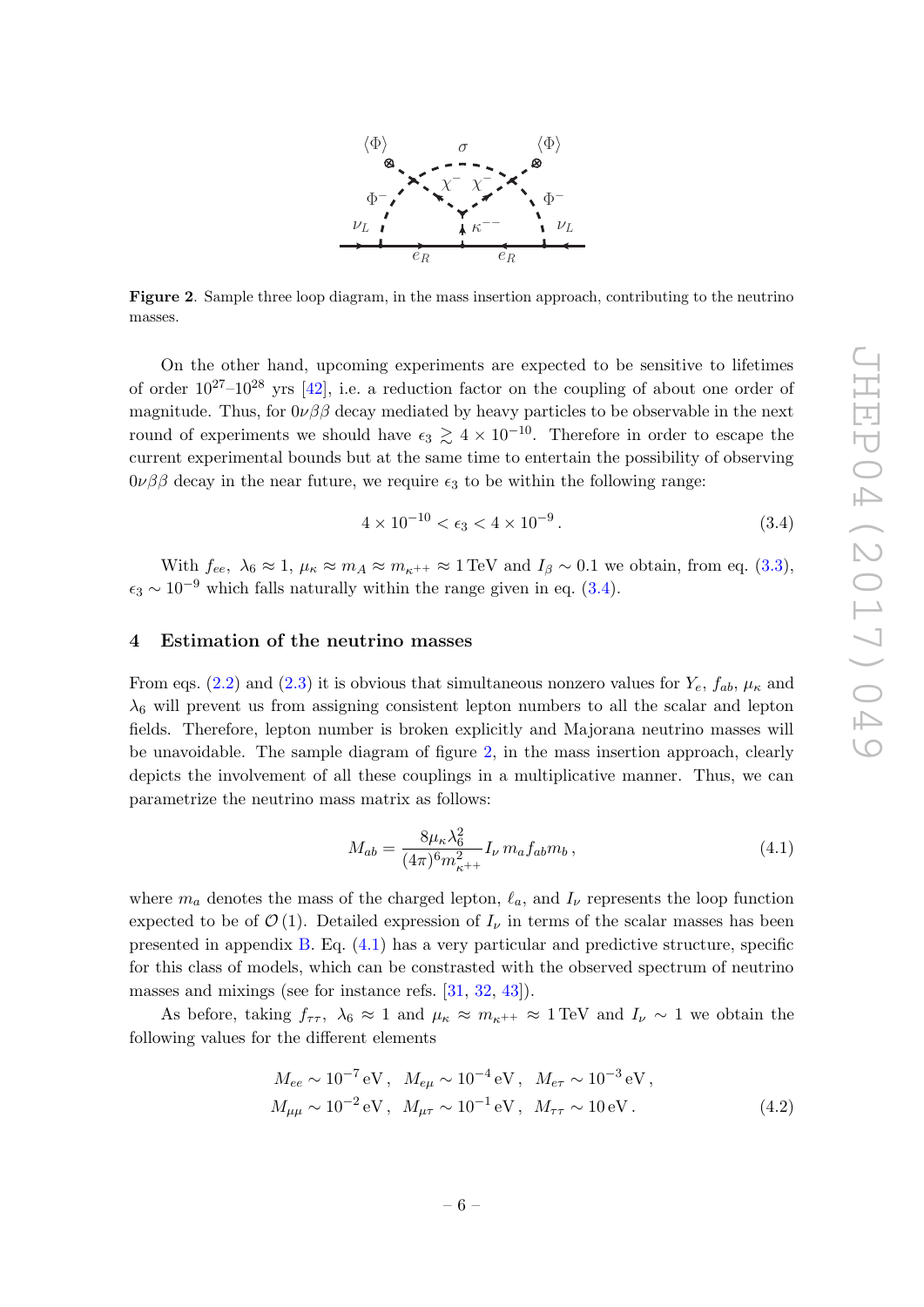But of course, some of the  $f_{ab}$ s can be much smaller than 1. However, not all of the elements of the f matrix are arbitrary as some of them will be constrained from LFV processes. We will discuss these constraints in section [5.](#page-8-0) But for now we wish to emphasize that the product  $|f_{ee}^* f_{e\mu}|$  will receive strong bounds from  $\mu \to 3e$  as the latter can proceed at the tree-level mediated by  $\kappa^{++}$ . Then, one should naturally expect the following hierarchy among the mass matrix elements:

<span id="page-7-0"></span>
$$
M_{ee}, M_{e\mu} \ll M_{e\tau}, M_{\mu\mu}, M_{\mu\tau}, M_{\tau\tau},
$$
\n(4.3)

which, obviously, can only accommodate a normal hierarchy among the neutrino masses. In ref.  $[32]$  it has been shown that the above hierarchy with

<span id="page-7-2"></span>
$$
3M_{e\tau} \sim M_{\mu\mu} \sim M_{\mu\tau} \sim M_{\tau\tau} \sim 0.02 \,\text{eV}
$$
\n
$$
(4.4)
$$

can successfully reproduce the observed masses and mixings in the neutrino sector with a prediction of  $\sin^2 \theta_{13} > 0.008$ . Eq. [\(4.4\)](#page-7-0) will imply the following hierarchy among the Yukawa elements:

$$
3f_{e\tau} \sim \frac{m_{\tau}}{m_e} f_{\tau\tau} > f_{\mu\mu} \sim \frac{m_{\tau}^2}{m_{\mu}^2} f_{\tau\tau} > f_{\mu\tau} \sim \frac{m_{\tau}}{m_{\mu}} f_{\tau\tau} > f_{\tau\tau}.
$$
 (4.5)

We shall also assume  $f_{ee} \gg f_{e\mu}$  in such a way that  $f_{ee}^* f_{e\mu}$  is still sufficiently small to keep  $\mu \rightarrow 3e$  decay under control but at the same time allowing for the possibility of large  $0\nu\beta\beta$  decay.

From eqs.  $(3.3)$  and  $(4.1)$  we see that the dimensionless factor.

$$
\gamma = \frac{\mu_{\kappa}\lambda_6^2}{m_{\kappa^{++}}} = \frac{2\sin^2\alpha\cos^2\alpha(m_H^2 - m_S^2)^2}{v^4} \frac{\mu_{\kappa}}{m_{\kappa^{++}}},\tag{4.6}
$$

is common to both. In terms of  $\gamma$ , the explicit expression for  $M_{\tau\tau}$  in eq. [\(4.4\)](#page-7-0) reads:

$$
M_{\tau\tau} = \frac{8}{(4\pi)^6} \gamma I_{\nu} \frac{m_{\tau}^2 f_{\tau\tau}}{m_{\kappa^{++}}} \approx 0.02 \,\text{eV} \,. \tag{4.7}
$$

As we will see in section [5,](#page-8-0) the ratio  $f_{\tau\tau}/m_{\kappa^{++}}$  is bounded from LFV processes as  $f_{\tau\tau}/m_{\kappa^{++}} \leq 1.4 \times 10^{-4} \,\text{TeV}^{-1}$ . Plugging this into eq. [\(4.7\)](#page-7-1) we obtain the following bound for  $\gamma$ :

<span id="page-7-3"></span><span id="page-7-1"></span>
$$
\gamma \gtrsim \frac{22}{I_{\nu}}.\tag{4.8}
$$

Having an explicit expression for the neutrino masses we can compare the light neutrino exchange contributions to  $0\nu\beta\beta$  decay with the ones discussed in section [3.](#page-5-0) In fact, from eqs.  $(4.1)$  and  $(3.3)$  we can express the neutrino mass matrix element  $M_{ee}$ , which controls the  $\nu$  contributions to  $0\nu\beta\beta$  decay, in terms  $\epsilon_3$ , which parametrizes the new contributions

$$
M_{ee} = \frac{16m_e^2 G_F^2 m_A^4}{m_p (4\pi)^4} \frac{I_\nu}{I_\beta} \epsilon_3 \ . \tag{4.9}
$$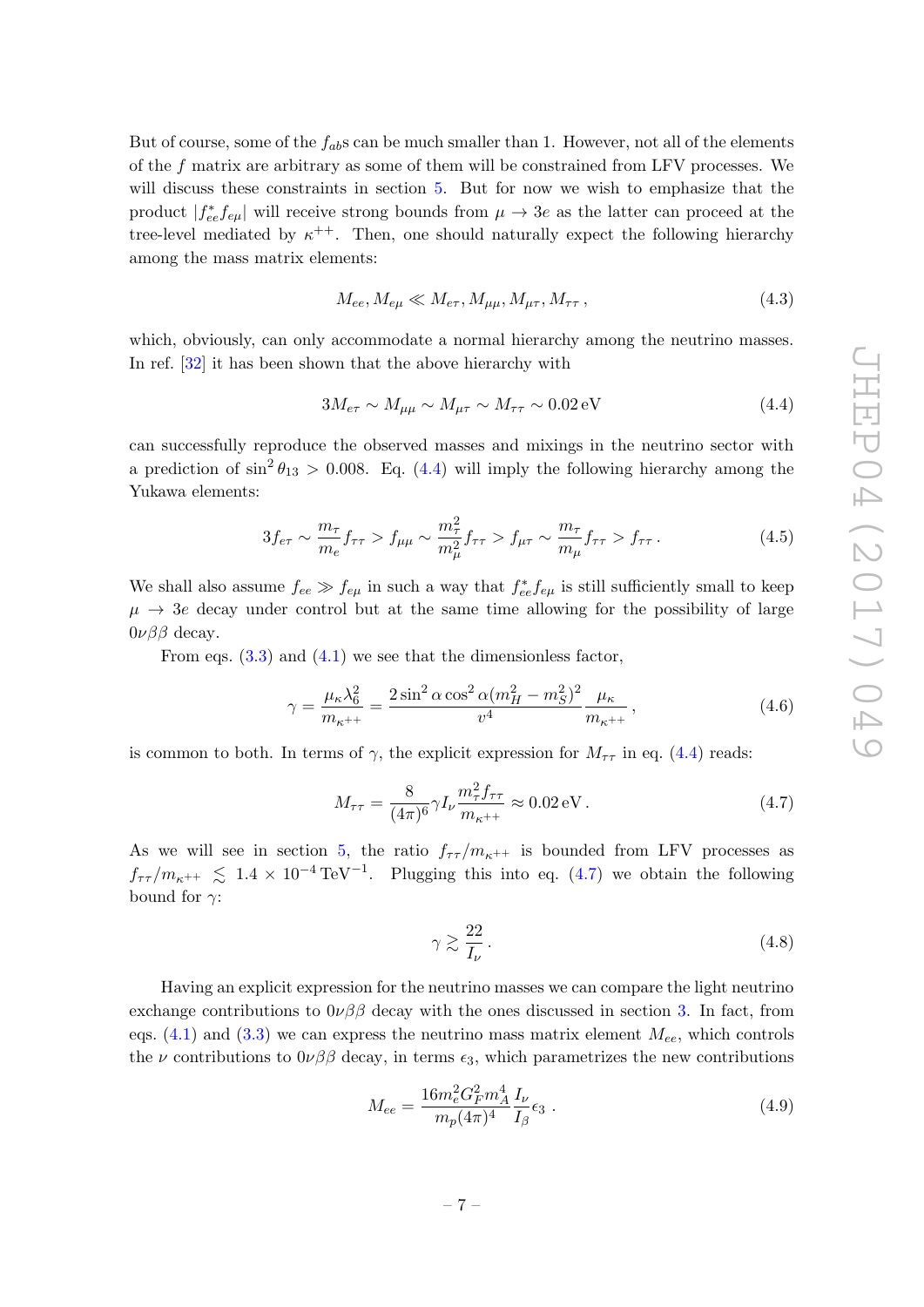| Experimental Data (90% CL)                            | Bounds $(90\% \text{ CL})$                                                                                                                           | Bounds assuming eq. $(4.5)$                                                                            |  |  |  |
|-------------------------------------------------------|------------------------------------------------------------------------------------------------------------------------------------------------------|--------------------------------------------------------------------------------------------------------|--|--|--|
| $BR(\mu^- \to e^+e^-e^-) < 1.0 \times 10^{-12}$       | $ f_{e\mu}f_{ee}^*  < 2.3 \times 10^{-5} \left(\frac{m_{\kappa}+1}{\text{TeV}}\right)^2$                                                             |                                                                                                        |  |  |  |
| $BR(\tau^- \to e^+e^-e^-) < 2.7 \times 10^{-8}$       | $ f_{e\tau}f_{ee}^*  < 0.009 \left(\frac{m_{\kappa^{++}}}{\text{TeV}}\right)^2$                                                                      | $ f_{ee}^* f_{\tau\tau}  \lesssim 7.8 \times 10^{-6} \left(\frac{m_{\kappa}+1}{\text{TeV}}\right)^2$   |  |  |  |
| $BR(\tau^- \to e^+e^-\mu^-) < 1.8 \times 10^{-8}$     | $ f_{e\tau}f_{e\mu}^*  < 0.005 \left(\frac{m_{\kappa}+1}{\text{TeV}}\right)^2$                                                                       | $ f_{e\mu}^* f_{\tau\tau}  \lesssim 4.3 \times 10^{-6} \left(\frac{m_{\kappa}+1}{\text{TeV}}\right)^2$ |  |  |  |
| $BR(\tau^- \to e^+ \mu^- \mu^-) < 1.7 \times 10^{-8}$ | $ f_{e\tau}f^*_{\mu\mu}  < 0.007 \left(\frac{m_{\kappa}++}{\text{TeV}}\right)^2$                                                                     | $ f_{\tau\tau}  \lesssim 1.4 \times 10^{-4} \left(\frac{m_{\kappa}+1}{\text{TeV}}\right)$              |  |  |  |
| ${\rm BR}(\mu\to e\gamma) < 5.7\times 10^{-13}$       | $ f_{ee}^* f_{e\mu} + f_{e\mu}^* f_{\mu\mu} + f_{e\tau}^* f_{\mu\tau} ^2$<br>$< 1 \times 10^{-7} \left( \frac{m_{\kappa} + 1}{\text{TeV}} \right)^4$ | $ f_{\tau\tau}  \lesssim 1.2 \times 10^{-4} \left( \frac{m_{\kappa} + +}{\text{TeV}} \right)$          |  |  |  |

<span id="page-8-1"></span>Table 1. Relevant constraints for our model from LFV decays [\[44](#page-19-3) , [45\]](#page-19-4). Limits on the Yukawa couplings of the doubly charged singlet scalars have been taken from ref. [\[46\]](#page-19-5). The constraints in the third column are obtained from those in the second column assuming eq. [\(4.5\)](#page-7-2) holds. The bound in the third column corresponding to  $\mu \to e\gamma$  has an additional assumption,  $f_{e\mu} \approx 0$ .

Then, it is clear that for small enough  $m_A$  the new contributions will dominate over the neutrino contributions. How small? Since the nuclear matrix elements are different in the two cases we cannot make a direct comparison. However, we can use that the experimental  $\lim$ it  $T^{0\nu\beta\beta}_{1/2}$  $\frac{1}{2}$ <sup>0 $\nu\beta\beta$ </sup> ( $^{136}\text{Xe}$ )  $>1.07\times10^{26}\text{yrs}$  [\[41\]](#page-19-0) translates into two equivalent bounds on  $\epsilon_3$  and  $M_{ee}$ when  $0\nu\beta\beta$  decay is dominated by the new contributions or by neutrino masses respectively:

$$
\epsilon_3 < 4 \times 10^{-9}, \quad M_{ee} < 0.1 \,\text{eV}, \tag{4.10}
$$

which already include the appropriate nuclear matrix elements. Using these results and taking  $I_\beta \sim 0.1 I_\nu$  we obtain that the new contributions will dominate for  $m_A \lesssim 15 \,\text{TeV}$ . Therefore, scalar masses must be relatively light, and this could make the model testable at the LHC and/or in LFV processes.

# <span id="page-8-0"></span>5 Constraints from LFV processes

Constraints from LFV processes come mainly from decays of the type  $\ell_a^{\pm} \to \ell_b^{\pm}$  $\iota_b^{\pm} \ell_c^{\mp} \ell_d^{\mp}$  $d$  and  $\ell_a^{\mp} \to \ell_b^{\mp}$  $\bar{t}_b^{\pm} \gamma$ . In our case  $\ell_a^{\pm} \to \ell_b^{\pm}$  $\frac{1}{b} \ell_c^{\mp} \ell_d^{\mp}$  will be more important because these decays can occur at the tree-level through the exchange of the doubly charged scalar singlet,  $\kappa^{\pm \pm}$ . These processes along with the kinds of constraints they imply have been reviewed in ref. [\[46](#page-19-5) ] in the context of the Zee-Babu model (see also refs. [\[35](#page-18-6) , [47\]](#page-19-6)). The experimental data has not changed much since then. In the first two columns of table [1](#page-8-1) we have summarized the experimental data and the corresponding constraints on the Yukawa couplings. In the third column of table [1](#page-8-1) we recast the constraints of the second column assuming the validity of eq. [\(4.5\)](#page-7-2). This allows us to express the constraints in more specific forms. For example, using  $m_e f_{e\tau} \sim m_\tau f_{\tau\tau}$  and  $m_\mu^2 f_{\mu\mu} \sim m_\tau^2 f_{\tau\tau}$ , the constraint from  $\tau \to e\mu\mu$  leads to a direct bound on  $f_{\tau\tau}$  as follows:

<span id="page-8-3"></span><span id="page-8-2"></span>
$$
|f_{\tau\tau}| \lesssim 1.4 \times 10^{-4} \left(\frac{m_{\kappa^{++}}}{\text{TeV}}\right). \tag{5.1}
$$

It is also worth mentioning that, using eq.  $(4.5)$ , the limit from  $\tau \to 3e$  translates into

$$
|f_{ee}^* f_{\tau\tau}| \lesssim 7.8 \times 10^{-6} \left(\frac{m_{\kappa^{++}}}{\text{TeV}}\right)^2 \,. \tag{5.2}
$$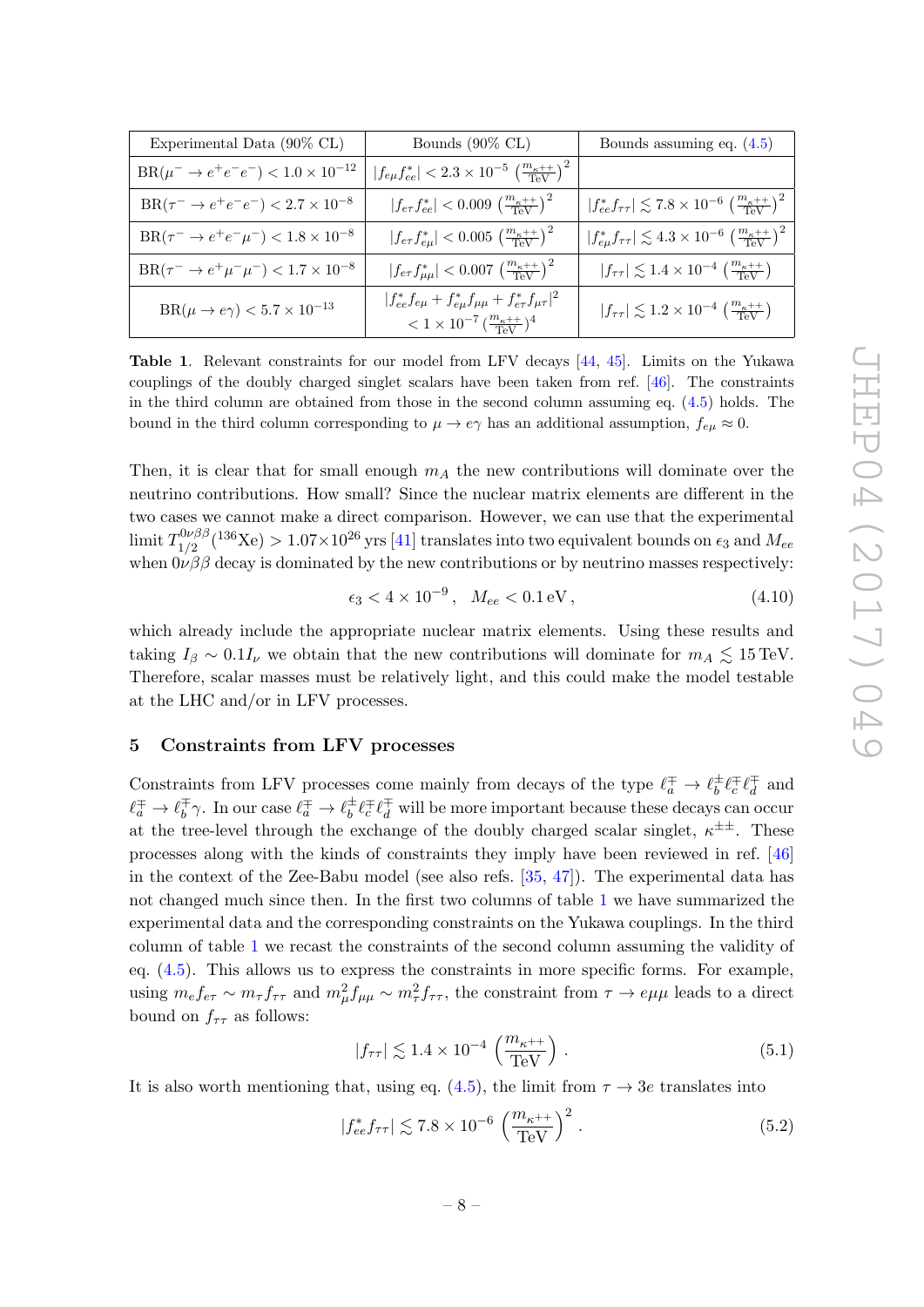| $Z_2$ -even particles                                                                             | $Z_2$ -odd particles |  |  |  |
|---------------------------------------------------------------------------------------------------|----------------------|--|--|--|
| SM fermions and gauge bosons, h and $\kappa^{\pm \pm}$   S, A, H, $\chi^{\pm}$ , $\chi^{\pm \pm}$ |                      |  |  |  |

<span id="page-9-1"></span>Table 2.  $Z_2$  parity assignments to the physical particles in our model.

As mentioned earlier, we want to have  $f_{ee}$  relatively large to have appreciable  $0\nu\beta\beta$  decay rate in the future experiments. Then we will need  $f_{e\mu}$  to be vanishingly small to keep the constraints from  $\mu \to 3e$  under control. Note that, for  $f_{ee} \sim \mathcal{O}(1)$  and sub TeV  $\kappa^{++}$ , eq. [\(5.2\)](#page-8-2) will imply a stronger bound on  $f_{\tau\tau}$  than eq. [\(5.1\)](#page-8-3).

## <span id="page-9-0"></span>6 Dark Matter

Our model has a  $Z_2$  symmetry which remains unbroken after the SSB. Consequently, the particle spectrum can be divided into Z2-even and odd sectors as shown in table [2.](#page-9-1) Among the  $Z_2$  odd neutral scalars,  $S$ , being the lightest, is a promising candidate for DM. Notice that  $S$  is and admixture of the real singlet and the triplet, and therefore, it will feel both, Higgs and gauge interactions. [2](#page-9-2) In spite of that, one can parametrize its couplings with the SM-like Higgs boson as follows:

$$
\mathcal{L} \supset -\frac{1}{2}\lambda_S S^2 |\Phi^0|^2 \supset -\frac{1}{2}\lambda_S S^2 \left(vh + \frac{1}{2}h^2\right),\tag{6.1}
$$

with, 
$$
\lambda_S = \frac{1}{2} \left[ 2\lambda_{\Phi\sigma} \cos^2 \alpha - 2\sqrt{2}\lambda_6 \sin \alpha \cos \alpha + (\lambda_{\Phi\chi} + \lambda_{\Phi\chi}') \sin^2 \alpha \right].
$$
 (6.2)

In figure [3](#page-10-1) we have displayed regions in the  $m_S - \lambda_S$  plane, which can reproduce the ob-served DM relic density [\[48\]](#page-19-7). For this plot, we have assumed  $m_H = m_{\chi^{++}} = m_{\kappa^{++}} = 800 \,\text{GeV}$ and used the MicrOMEGAs package [\[54\]](#page-19-8) to compute the DM abundance. Note that, the region labeled as  $\sin\alpha = 0$  corresponds to the pure Higgs portal scenario. Barring the small window near the Higgs-pole ( $m_S \approx m_h/2$ , not shown explicitly in the plot), in this case, we need  $m_S \gtrsim 350 \,\text{GeV}$  [\[55](#page-19-9), [56\]](#page-19-10) to evade the direct search bound. It is worth mentioning that in the case of pure Higgs portal, for our choice of benchmark, the DM annihilates through  $f\bar{f}$ , WW, ZZ and hh mainly. All these annihilation channels except hh can only proceed through s-channel h exchange. But as  $\sin \alpha$  is turned on, we allow for a direct SSVV  $(V = W, Z)$  with strength proportional to  $g^2 \sin^2 \alpha$ . For our choice of positive values for  $\lambda_S$ , the new contact diagram will interfere constructively with the h mediated s-channel diagram.<sup>[3](#page-9-3)</sup> This will enhance the annihilation rate for  $SS \rightarrow VV$  once the corresponding threshold is reached. Therefore, we would require lower values of  $\lambda_S$ , compared to the pure Higgs portal case, to reproduce the relic abundance. These features have been depicted in figure [3](#page-10-1) where we can see that a small value of  $\sin \alpha$  is sufficient to accommodate DM with mass as low as 200 GeV, which can either be discovered or ruled out in the next run of direct detection experiments.

<span id="page-9-2"></span><sup>&</sup>lt;sup>2</sup>For recent studies of a DM candidate which is an admixture of a scalar singlet and a  $Y=0$  triplet see for instance  $[52, 53]$  $[52, 53]$ .

<span id="page-9-3"></span><sup>&</sup>lt;sup>3</sup>A nonzero value of sin  $\alpha$  will also induce t-channel diagrams for  $SS \to VV, hh$  mediated by  $\chi^{\pm}$ , A or H. But these amplitudes will be suppressed as long as  $m_{\chi}$ +,  $m_A$ ,  $m_H \gg m_S$ . Also note that, in this limit, the gauge couplings of S do not contribute to the direct detection cross section [\[57](#page-19-13) , [58\]](#page-19-14).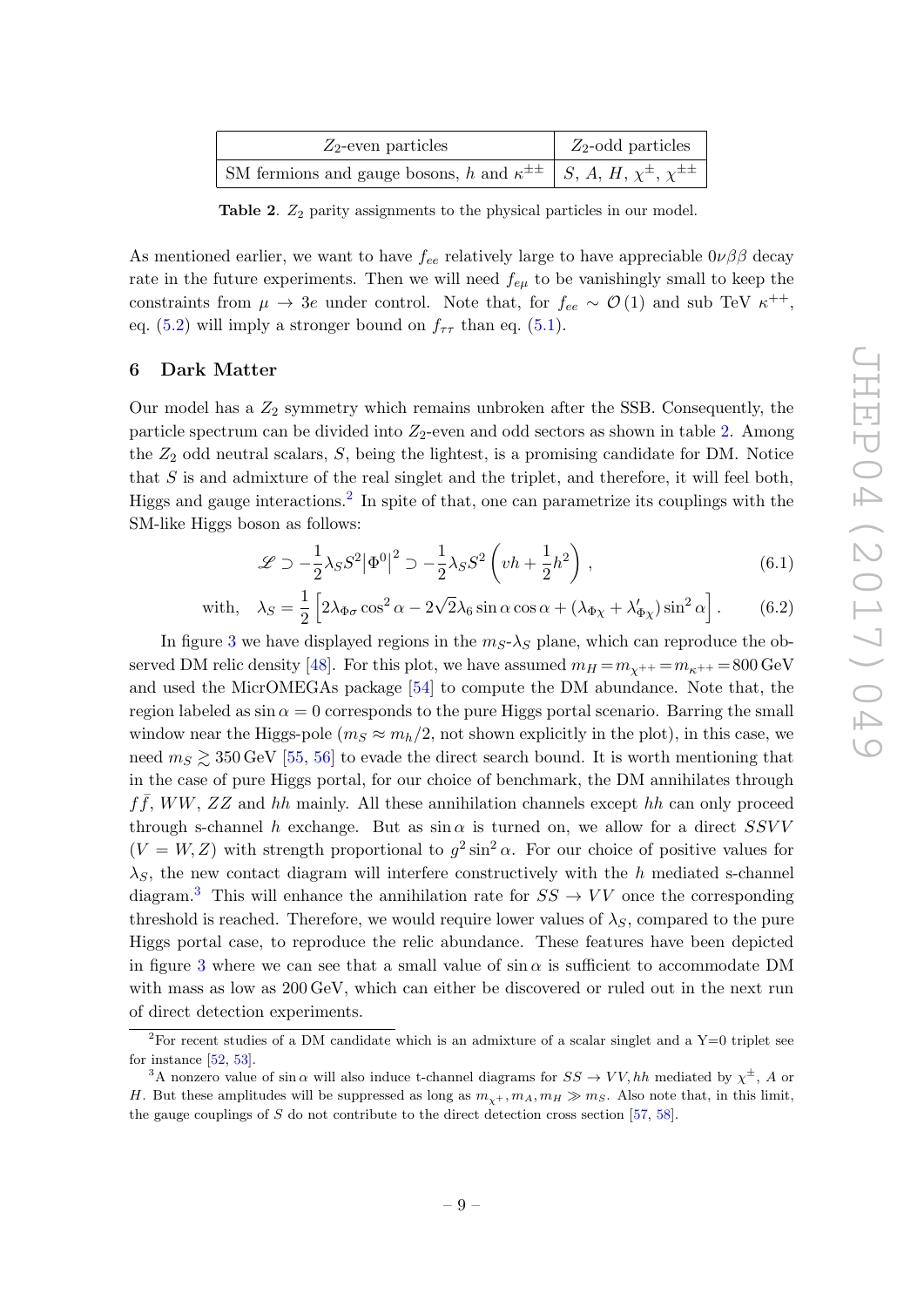

<span id="page-10-1"></span>**Figure 3.** Regions corresponding to the observed relic abundance [\[48\]](#page-19-7) in the  $m_S - \lambda_S$  plane for different values of sin  $\alpha$ . We have chosen  $m_H = m_{\chi^{++}} = m_{\kappa^{++}} = 800 \,\text{GeV}$  as a benchmark for this plot. Current [\[49](#page-19-15) , [50\]](#page-19-16) and future [\[51\]](#page-19-17) bounds from direct detection experiments are also marked appropriately.

| $m_{\chi^{++}}$ (GeV) $\mid m_{\kappa^{++}}$ (GeV) $\mid \sin \alpha \mid m_H$ (GeV) $\mid m_S$ (GeV) $\mid \mu_{\kappa}$ (TeV) $\mid \mid f_{ee} \mid \mid f_{\tau\tau} \mid \mid f_{e\mu} \mid$ |     |  |                                                         |      |           |                                                                                                                            |                              |  |                          |  |
|---------------------------------------------------------------------------------------------------------------------------------------------------------------------------------------------------|-----|--|---------------------------------------------------------|------|-----------|----------------------------------------------------------------------------------------------------------------------------|------------------------------|--|--------------------------|--|
| 800                                                                                                                                                                                               |     |  | 800                                                     | 0.08 | 800       | <b>200</b>                                                                                                                 | 20                           |  | $0.01 \mid 10^{-4} \mid$ |  |
|                                                                                                                                                                                                   |     |  | $m_{\chi^+}$ (GeV) $\mid m_A$ (GeV) $\mid I_\beta \mid$ |      | $I_{\nu}$ | $\epsilon_3$                                                                                                               | $ f_{e\tau} $ $ f_{\mu\mu} $ |  | $ f_{\mu\tau} $          |  |
|                                                                                                                                                                                                   | 799 |  | 798                                                     |      |           | $\mid$ 0.165 $\mid$ 0.84 $\mid$ 3.5 $\times$ 10 <sup>-9</sup> $\mid$ 0.12 $\mid$ 0.03 $\mid$ 1.7 $\times$ 10 <sup>-3</sup> |                              |  |                          |  |

<span id="page-10-2"></span>Table 3. Benchmark values for the input parameters (first row) and other relevant quantities derived from these inputs (second row).

## <span id="page-10-0"></span>7 Results and conclusions

Since  $\kappa^{\pm \pm}$  couples directly to the charged leptons, it will be strongly constrained from the same sign dilepton searches at the LHC. Depending on the preferred decay channel of  $\kappa^{\pm \pm}$ , the bound can be as strong as  $m_{\kappa^{++}} \gtrsim 500\,\text{GeV}$  [\[59](#page-20-0), [60\]](#page-20-1). On the other hand, to keep the T-parameter under control, for small  $\sin \alpha$ , we will need  $|m_H - m_{\chi^{++}}| \lesssim 100 \,\mathrm{GeV}$  (see eq.  $(2.16)$ ). All these considerations together justify our choice of benchmark for figure [3](#page-10-1). Now, to satisfy eq.  $(4.8)$  we need to have a large splitting between  $m_H$  and  $m_S$ . Keeping these things in mind, we have chosen the first row in table [3](#page-10-2) as a benchmark for the input parameters. Some relevant output quantities that follow from these inputs have also been displayed in the second row of the same table. From the numbers of table [3](#page-10-2) one can easily check that the constraints of eqs.  $(3.4)$  and  $(4.8)$  and all the bounds in table [1](#page-8-1) are satisfied. Moreover, using eq. [\(4.5\)](#page-7-2) suitable values for  $f_{e\tau}$ ,  $f_{\mu\mu}$  and  $f_{\mu\tau}$  can be found so that the hierarchy of eq.  $(4.4)$  is satisfied.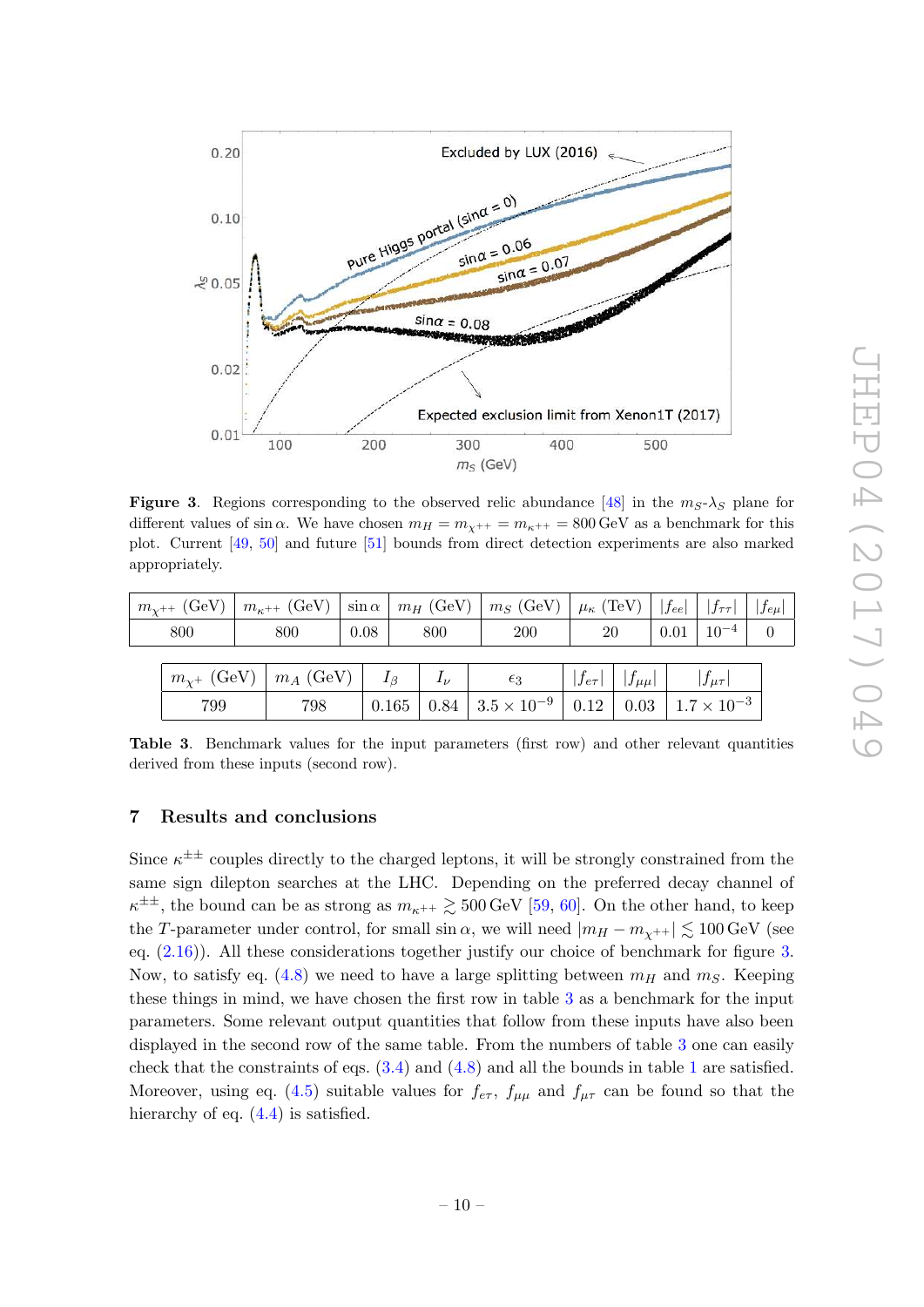

<span id="page-11-0"></span>**Figure 4**. The  $\nu$ fit results  $[61, 62]$  $[61, 62]$  for the global fit to neutrino data (coloured contours correspond to 68.27% 90% 95.45% 99% 99.73% C.L. regions in the  $s_{23}^2-\delta$  plane) against the prediction of the model for central values of the rest of the mixing parameters (brown dashed line) and the band obtained when they are varied in  $1\sigma$ .

The model has many phenomenological implications that make it special and distinguishable from similar models. To exemplify one such feature, we note that the requirement,  $M_{ee}, M_{e\mu} \ll M_{e\tau}, M_{\mu\mu}, M_{\mu\tau}, M_{\tau\tau}$ , and consequently NH among the neutrino masses, results in a strong correlation between  $\delta$ , the CP violating phase of the Pontecorvo-Maki-Nakagawa-Sakata mixing matrix, and the other mixing parameters. For instance, in figure [4](#page-11-0) we have displayed the allowed region in the plane  $s_{23}^2 - \delta$  obtained by the  $\nu$ fit collaboration [\[61,](#page-20-2) [62\]](#page-20-3) (the different coloured contours are 68.27%, 90%, 95.45%, 99% and 99.73% C.L. regions respectively). On top of it we superimpose the correlation obtained from the requirement  $M_{ee} = M_{e\mu} = 0$  for the central values of the rest of the mixing parameters (brown dashed line) and the band obtained when they are varied in  $1\sigma$ . As we can see, the prediction of the model agrees very well with the central value of the fit. Therefore, adding the constraint from the model to the fit will strengthen the trend, already present in the data, towards values around  $\delta = 260^{\circ}$  and  $s_{23}^2$  in the first octant. Moreover the model also predicts the smallest neutrino mass to be around  $m_1 \sim 5 \times 10^{-3} \,\text{eV}$  and the two Majorana phases  $\alpha_1 \sim 360^\circ - \delta \sim 100^\circ$  and  $\alpha_2 \sim \alpha_1 + 180^\circ \sim 280^\circ$ .<sup>[4](#page-11-1)</sup>

Eq.  $(4.1)$  allows us to write the couplings  $f_{ab}$  in terms of the neutrino masses and mixings up to a global factor. Since these couplings control all the LFV decays mediated by the double charged scalars, all the LFV processes are, in principle, predicted in terms of neutrino masses and mixing parameters which are fixed in our model.

<span id="page-11-1"></span><sup>&</sup>lt;sup>4</sup>Here we use the same conventions for the neutrino mixing phases used in ref. [\[32\]](#page-18-3) except that now we take them in the range  $[0^{\circ}, 360^{\circ}]$  in order to compare with  $\nu$  fit results.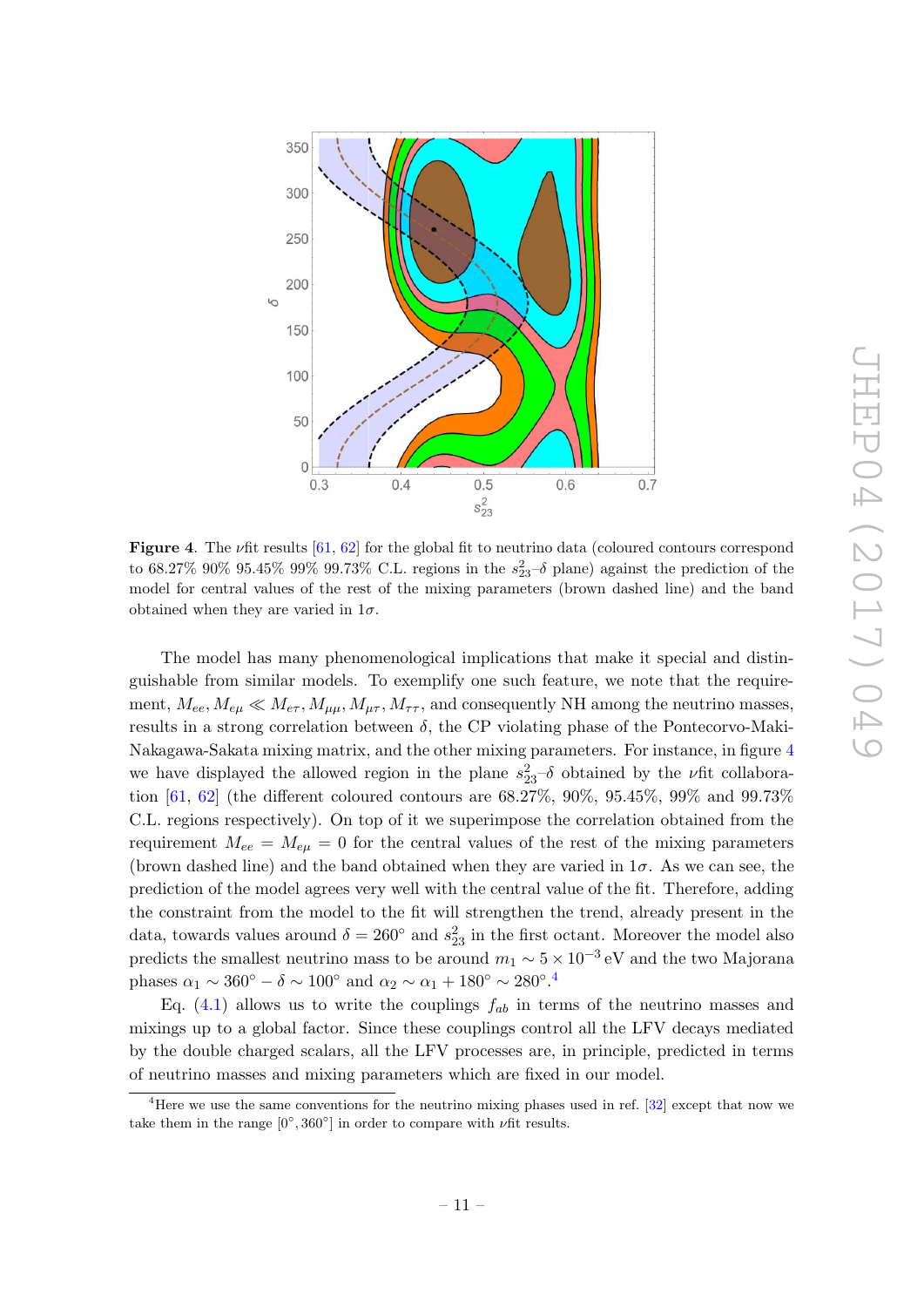As can be seen from the value of  $\epsilon_3$  in table [3,](#page-10-2) our model opens up the interesting possibility of detecting  $0\nu\beta\beta$  decay in the next generation of experiments even if  $M_{ee} \sim 0$ , but, in addition, is important to remark that the process is quite different from the standard one in which two left-handed electrons are produced. If  $0\nu\beta\beta$  decay is found and proceeds as in the mechanism suggested in this paper, the produced electrons will be right-handed and, therefore, it will be possible, in principle, to distinguish this mechanism by measuring the polarization of the emitted electrons.

We have also found a DM candidate which can reproduce the observed relic abundance yet can survive the current constraints from the direct detection experiments.

Furthermore, our model provides the prospect of detecting new scalars with masses below  $\mathcal{O}(\text{TeV})$  in collider experiments (for LHC studies on lepton number violating singly and doubly charged scalars see for instance [\[63](#page-20-4), [64\]](#page-20-5)). Among these new particles,  $\chi^{\pm}$  and  $\chi^{\pm\pm}$  being  $Z_2$ -odd, cannot decay directly into the SM particles. A search strategy for these kinds of exotic charged scalars can be interesting for the collider studies. Moreover, the decay branching ratios of the singlet doubly charged scalar  $\kappa^{++}$  are controlled by the  $f_{ab}$  couplings which are fixed in terms of the neutrino mass parameters, therefore, if  $\kappa^{++}$ is found at the LHC it will be possible to distinguish this model from other models by comparing the  $\kappa^{++}$  leptonic decay branching ratios to neutrino oscillation data and to LFV processes, which also depend on the same couplings.

## Acknowledgments

A.S. would like to acknowledge J.M. No for discussions. All Feynman diagrams have been drawn using JaxoDraw [\[65](#page-20-6) , [66\]](#page-20-7). This work has been partially supported by the Spanish MINECO under grants FPA2011-23897, FPA2014-54459-P, by the "Centro de Excelencia Severo Ochoa" Programme under grant SEV-2014-0398 and by the "Generalitat Valenciana" grant GVPROMETEOII2014-087.

## <span id="page-12-0"></span>A Computation of the loop induced  $\kappa WW$  vertex

Here we compute the effective  $\kappa^{-1} W^+_\mu W^{\mu+}$  vertex at one loop for vanishing external momenta. Our assumption is justified in view of the fact that the momentum transfers to  $\kappa$  and W-bosons in figure [1](#page-5-1) are much smaller than the corresponding masses. We write the effective vertex as

<span id="page-12-2"></span><span id="page-12-1"></span>
$$
\mathcal{L}_{\kappa WW} = C_{\kappa WW} \kappa^{--} W^+_\mu W^{\mu+} + \text{h.c.} \,, \tag{A.1}
$$

which, after spontaneous symmetry breaking, emerges from the following gauge invariant operator:

$$
\mathcal{L}_{\text{keff}} = C_{\text{keff}} \kappa^{++} \left( \Phi^{\dagger} D^{\mu} \tilde{\Phi} \right) \left( \Phi^{\dagger} D_{\mu} \tilde{\Phi} \right) + \text{h.c.}
$$
 (A.2)

After integrating out  $\kappa^{++}$ , eq. [\(A.2\)](#page-12-1) leads to the following LFV gauge invariant operator [\[31,](#page-18-2) [32\]](#page-18-3):

$$
\mathcal{L}_{eeWW} = C_{eeWW} \left( \overline{e_R} \ f_{ee}^* \ e_R^c \right) \left( \Phi^\dagger D^\mu \tilde{\Phi} \right) \left( \Phi^\dagger D_\mu \tilde{\Phi} \right). \tag{A.3}
$$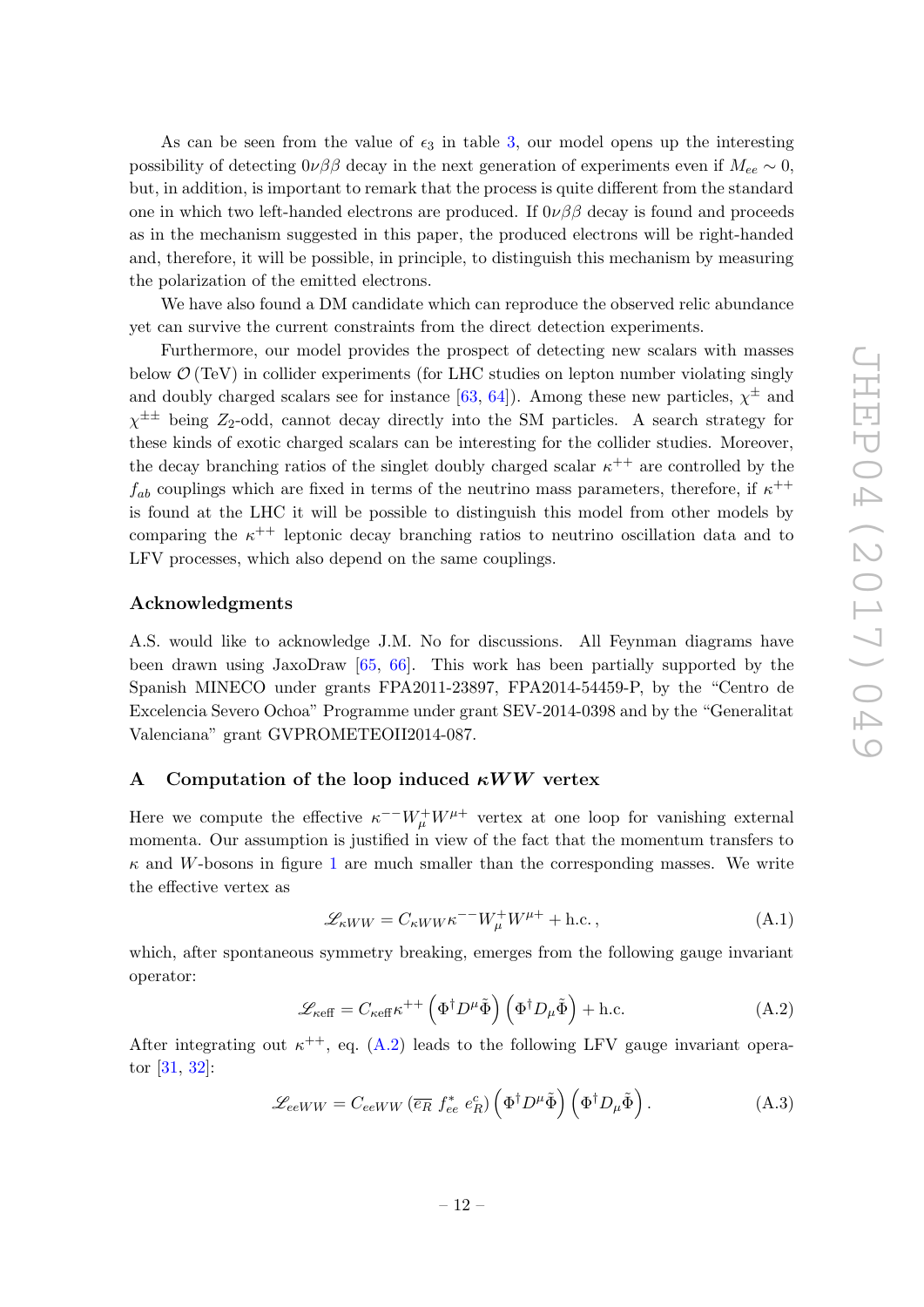

<span id="page-13-0"></span>**Figure 5.** One loop diagrams contributing to the  $\kappa WW$  vertex in the unitary gauge.

We depict in figure [5](#page-13-0) the three diagrams that contribute to the vertex. Each of these diagrams seem to diverge logaritmically. But one should keep in mind that the neutral scalar exchange must violate lepton number conservation. Thus a large cancellation among the contributions from the three neutral scalars,  $A$ ,  $H$  and  $S$ , is expected. After adding all the contributions we obtain an effective neutral scalar propagator of the following form (for Minkowsky momenta)

$$
\frac{1}{2} \frac{\sin^2 \alpha \cos^2 \alpha (m_H^2 - m_S^2)^2}{(p^2 - m_H^2)(p^2 - m_S^2)(p^2 - m_A^2)} = \frac{\lambda_6^2 \langle \Phi \rangle^4}{(p^2 - m_H^2)(p^2 - m_S^2)(p^2 - m_A^2)},\tag{A.4}
$$

where,  $\langle \Phi \rangle = v/\sqrt{2}$ . Evidently, after adding contributions from A, H and S, every diagram in figure [5](#page-13-0) becomes finite individually. Now we can write the expression of  $C_{\kappa WW}$  (defined in eq.  $(A.1)$  as follows:

$$
C_{\kappa WW} = \mu_{\kappa} g^2 \lambda_6^2 \langle \Phi \rangle^4 \frac{1}{16\pi^2 m_A^4} I_\beta \,, \tag{A.5}
$$

where  $I_{\beta}$  is a function of the masses of the particles running in the loop which contains three contributions corresponding to the three diagrams in figure [5.](#page-13-0) Thus, we express  $I_{\beta}$ as follows:

$$
I_{\beta} = I_{\beta}^1 + I_{\beta}^2 + I_{\beta}^3, \quad \text{with}, \tag{A.6}
$$

$$
I_{\beta}^{1} = m_{A}^{4} \int_{0}^{\infty} dq \, q^{3} \frac{q^{2}}{(q^{2} + m_{\chi^{+}}^{2})^{2} (q^{2} + m_{A}^{2}) (q^{2} + m_{H}^{2}) (q^{2} + m_{S}^{2})}, \tag{A.7}
$$

$$
I_{\beta}^{2} = -2m_{A}^{4} \int_{0}^{\infty} dq \, q^{3} \frac{1}{(q^{2} + m_{\chi^{++}}^{2})(q^{2} + m_{A}^{2})(q^{2} + m_{H}^{2})(q^{2} + m_{S}^{2})}, \tag{A.8}
$$

$$
I_{\beta}^{3} = 2m_{A}^{4} \int_{0}^{\infty} dq \, q^{3} \frac{q^{2}}{(q^{2} + m_{\chi^{++}}^{2})(q^{2} + m_{\chi^{+}}^{2})(q^{2} + m_{A}^{2})(q^{2} + m_{H}^{2})(q^{2} + m_{S}^{2})}, \qquad (A.9)
$$

where we have passed to Euclidean momenta and integrated over the angular variables. Adding the three contributions we simplify the expression for  $I_\beta$  as follows:

$$
I_{\beta} = m_A^4 \int_0^{\infty} dq \, q^3 \frac{q^4 + q^2 (m_{\chi^{++}}^2 - 2m_{\chi^+}^2) - 2m_{\chi^+}^4}{(q^2 + m_{\chi^{++}}^2)(q^2 + m_{\chi^+}^2)^2 (q^2 + m_A^2)(q^2 + m_H^2)(q^2 + m_S^2)}.
$$
 (A.10)

We have checked that we obtain the same result by using the equivalence theorem where the external W-bosons are replaced by the corresponding Goldstone bosons.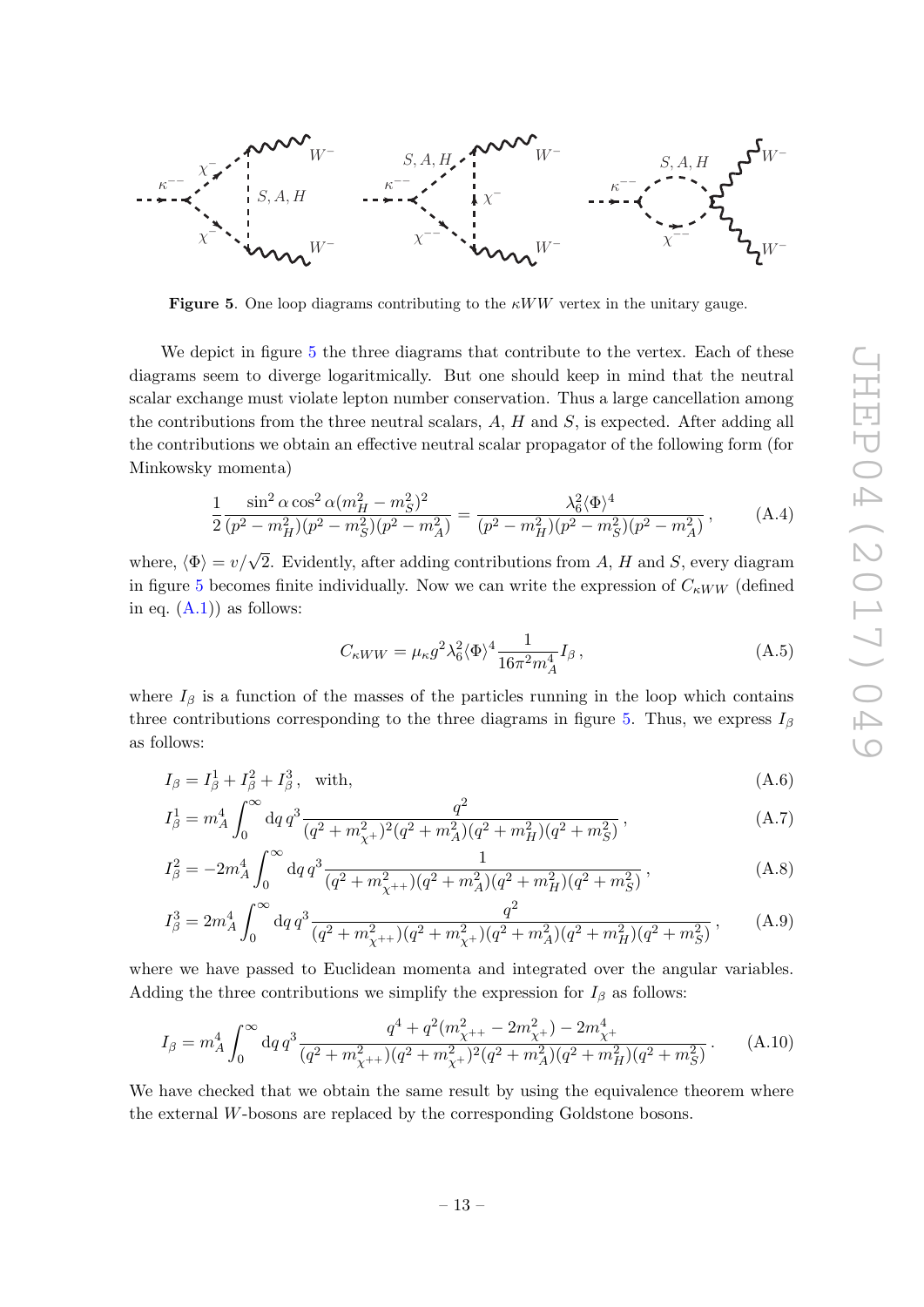

<span id="page-14-1"></span>**Figure 6.** The  $0\nu\beta\beta$  integral,  $I_{\beta}$ , as a function of  $m_S$  for some representative values of the other parameters. We fix  $\sin(\alpha) = 0.08$ , use eq.  $(2.13b)$  and eq.  $(2.9)$  and take  $m_H = m_{\chi^{++}}$ .

In the limit  $m_H = m_A = m_{\chi^{++}} = m_{\chi^+}$  and  $m_S \ll m_A$  we obtain  $I_\beta \sim 1/4$  while if all masses are equal we get  $I_\beta = 1/24$ . If we fix  $\sin(\alpha)$ ,  $m_A$  can be obtained from  $m_H$  and  $m_S$  using eq. [\(2.13b\)](#page-4-3) while  $m_{\chi^+}$  can be written in terms of  $m_{\chi^{++}}$  and  $m_A$  using eq. [\(2.9\)](#page-3-5). Thus,  $I_\beta$  can be written as a function of  $\sin(\alpha)$ ,  $m_{\chi^{++}}$ ,  $m_H$  and  $m_S$  only. In figure [6](#page-14-1) we present results for some representative values of the masses (we fix  $sin(\alpha) = 0.08$  and give  $I_\beta$  as a function of  $m_S$  for different values of  $m_H = m_{\chi^{++}}$ ).

## <span id="page-14-0"></span>B Details of the calculation of the neutrino masses

We define the Majorana mass matrix for the neutrinos as follows:

$$
\mathcal{L}_{\text{majorana}} = -\frac{1}{2}\overline{\nu_L^c} \cdot M \cdot \nu_L + \text{h.c.}
$$
 (B.1)

Our parametrization for the elements of the neutrino mass matrix have been displayed in eq. [\(4.1\)](#page-6-3) which, in terms of the physical parameters, can be rewritten as

$$
M_{ab} = \frac{8\mu_{\kappa}\sin^2 2\alpha G_F^2 (m_H^2 - m_S^2)^2}{(4\pi)^6 m_{\kappa}^2 +} I_{\nu} m_a f_{ab} m_b.
$$
 (B.2)

In the unitary gauge there are four diagrams contributing to the neutrino masses as displayed in figure [7.](#page-15-0) As explained in appendix [A,](#page-12-0) each diagram will be finite when we add together the contributions from  $H, S$  and  $A$ . Note that the two diagrams in the last row of figure [7,](#page-15-0) after some relabeling of momenta, will give identical contributions. Taking this into account, we decompose  $I_{\nu}$  into three pieces as follows:

<span id="page-14-2"></span>
$$
I_{\nu} = I_{\nu}^{1} + I_{\nu}^{2} + I_{\nu}^{34}.
$$
 (B.3)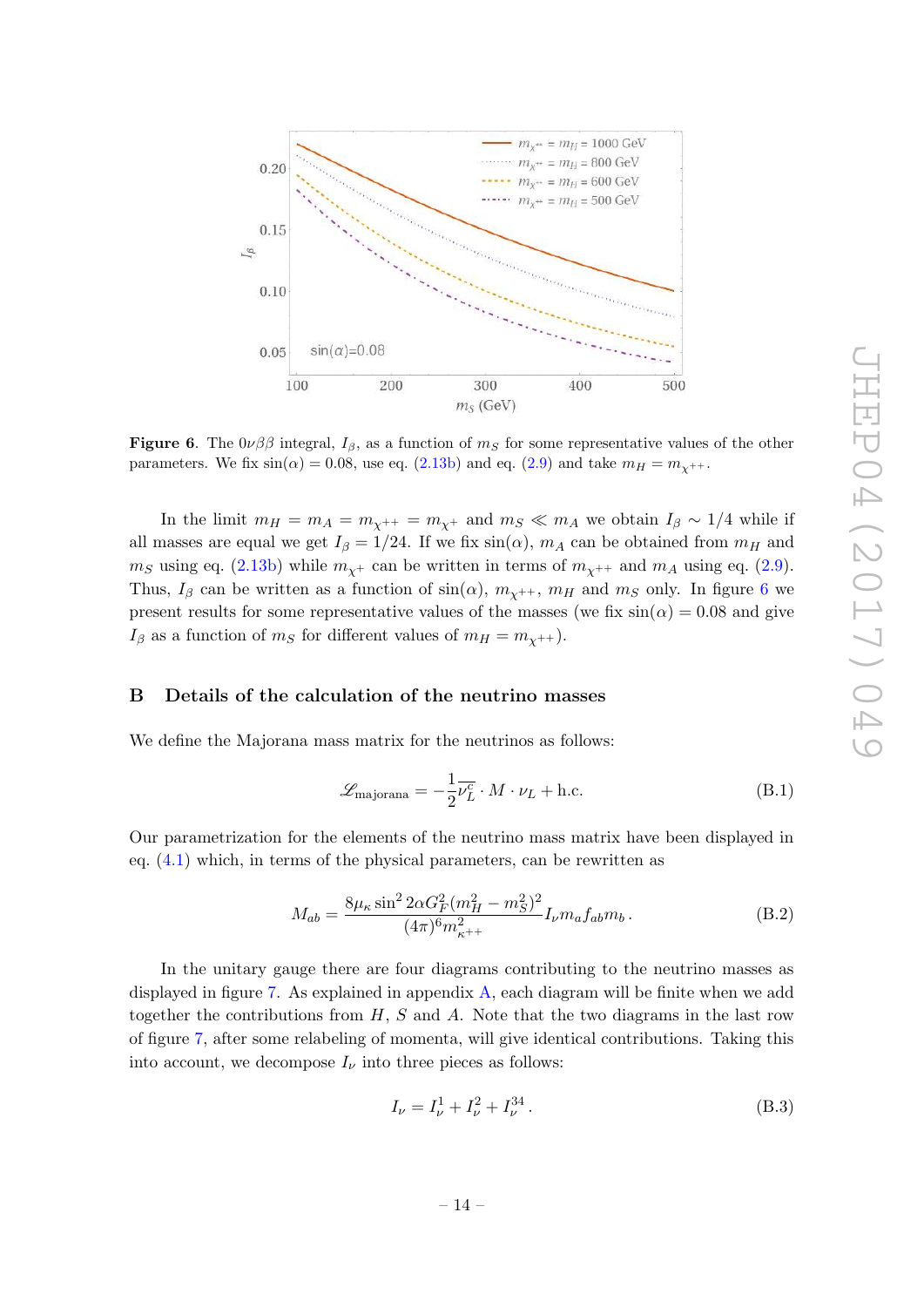

<span id="page-15-0"></span>Figure 7. Three loop diagrams contributing to neutrino masses in the unitary gauge.

Explicit expressions for the individual pieces in eq. [\(B.3\)](#page-14-2) are given below (all the momenta are Euclidean):

<span id="page-15-1"></span>
$$
I_{\nu}^{1} = (4\pi)^{6} m_{\kappa^{++}}^{2} \int_{q} P_{c} \frac{V_{1} \cdot V_{2}}{\left\{ (q_{1} + q_{3})^{2} + m_{\chi^{+}}^{2} \right\} \left\{ (q_{3} - q_{2})^{2} + m_{\chi^{+}}^{2} \right\}},
$$
(B.4a)

$$
I_{\nu}^{2} = -2(4\pi)^{6} m_{\kappa^{++}}^{2} \int_{q} P_{c} \frac{4M_{W}^{4} + M_{W}^{2}(q_{1}^{2} + q_{2}^{2}) + (q_{1}q_{2})^{2}}{\{(q_{3} + q_{1} + q_{2})^{2} + m_{\chi^{++}}^{2}\}} , \tag{B.4b}
$$

$$
I_{\nu}^{34} = 2(4\pi)^6 m_{\kappa^{++}}^2 \int_q P_c \frac{V_1 \cdot V_3}{\left\{ (q_3 + q_1 + q_2)^2 + m_{\chi^{++}}^2 \right\} \left\{ (q_3 + q_1)^2 + m_{\chi^+}^2 \right\}},
$$
(B.4c)

with,

$$
P_c = \frac{1}{q_1^2(q_1^2 + M_W^2)q_2^2(q_2^2 + M_W^2)\left\{(q_1 + q_2)^2 + m_{\kappa^{++}}^2\right\}(q_3^2 + m_H^2)(q_3^2 + m_S^2)(q_3^2 + m_A^2)},
$$
 (B.5a)

$$
V_1^{\mu} = M_W^2 (2q_3 + q_1)^{\mu} + \{(2q_3 + q_1) \cdot q_1\} q_1^{\mu}, \tag{B.5b}
$$

$$
V_2^{\mu} = M_W^2 (2q_3 - q_2)^{\mu} + \{(2q_3 - q_2) \cdot q_2\} q_2^{\mu}, \tag{B.5c}
$$

$$
V_3^{\mu} = M_W^2 (2q_3 + 2q_1 + q_2)^{\mu} + \{(2q_3 + 2q_1 + q_2) \cdot q_2\} q_2^{\mu}.
$$
 (B.5d)

To evaluate the integrals in eq. [\(B.4\)](#page-15-1) we express the Euclidean four-momenta in the four dimensional spherical polar coordinates as follows:

$$
q_i = q_i(\cos\psi_i, \ \sin\psi_i\cos\theta_i, \ \sin\psi_i\sin\theta_i\cos\phi_i, \ \sin\psi_i\sin\theta_i\sin\phi_i), \tag{B.6}
$$

where, for brevity, we have used  $q_i$  to denote both the Euclidean four-vector and its modulus. With this, the differential under the integral can be expressed as:

$$
\int_{q} \equiv \int \prod_{i=1}^{3} \frac{\mathrm{d}q_{i} q_{i}^{3}}{(2\pi)^{4}} \, \mathrm{d}\phi_{i} \, \mathrm{d}\theta_{i} \sin \theta_{i} \, \mathrm{d}\psi_{i} \sin^{2} \psi_{i},
$$
\n
$$
\phi_{i} \in [0, 2\pi], \ \theta_{i} \in [0, \pi], \ \psi_{i} \in [0, \pi], \ q_{i} \in [0, \infty].
$$
\n(B.7)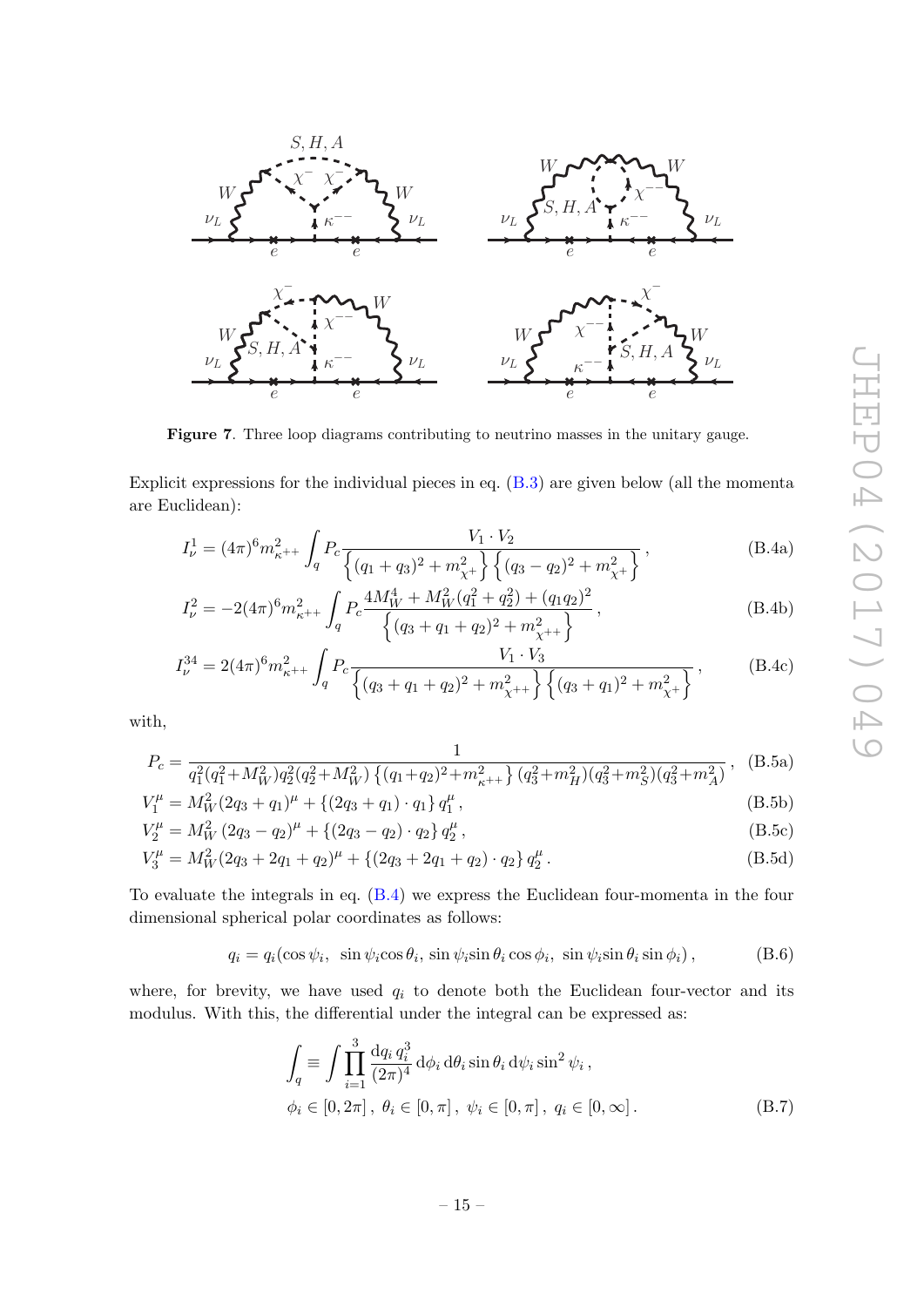

<span id="page-16-2"></span>**Figure 8**. The neutrino mass integral,  $I_{\nu}$ , as a function of  $m_{\kappa^{++}}$  for some representative values of the other parameters. We fix  $\sin(\alpha) = 0.08$ , use eq. [\(2.13b\)](#page-4-3) and eq. [\(2.9\)](#page-3-5) and take  $m_H = m_{\chi^{++}}$ .

Without any loss of generality we can orient our 1-axis in the direction of  $q_3$  and express the momenta as follows:

$$
q_3 = q_3(1, 0, 0, 0), \quad q_2 = q_2(\cos \psi_2, \sin \psi_2, 0, 0),
$$
  

$$
q_1 = q_1(\cos \psi_1, \sin \psi_1 \cos \theta_1, \sin \psi_1 \sin \theta_1, 0).
$$
 (B.8)

In this way, the integrands in eq. [\(B.4\)](#page-15-1) will not depend on the angles  $\phi_1, \phi_2, \theta_2, \phi_3, \theta_3, \psi_3$ and they can be integrated out very easily. After this, the remaining six parameter integrals can be computed numerically (we have used Mathematica along with the Cuba package for this purpose). We have also checked numerically that, in the limit  $g \to 0$  and small mixing, our unitary gauge calculation agrees with the calculation discussed in section [4](#page-6-0), which includes only diagrams with scalar exchanges.

In figure [8](#page-16-2) we give  $I_{\nu}$  as a function of  $m_{\kappa^{++}}$  for different values of the other parameters. [A](#page-12-0)s in section A we use eq. [\(2.13b\)](#page-4-3) and eq. [\(2.9\)](#page-3-5), fix  $sin(\alpha) = 0.08$  and take  $m_H = m_{\chi^{++}}$ .

Open Access. This article is distributed under the terms of the Creative Commons Attribution License [\(CC-BY 4.0\)](http://creativecommons.org/licenses/by/4.0/), which permits any use, distribution and reproduction in any medium, provided the original author(s) and source are credited.

#### References

- <span id="page-16-0"></span>[1] J. Schechter and J.W.F. Valle, *Neutrinoless Double beta Decay in*  $SU(2) \times U(1)$  *Theories*, Phys. Rev. **D 25** [\(1982\) 2951](http://dx.doi.org/10.1103/PhysRevD.25.2951) [IN[SPIRE](http://inspirehep.net/search?p=find+J+%22Phys.Rev.,D25,2951%22)].
- [2] R.N. Mohapatra and P.B. Pal, Massive neutrinos in physics and astrophysics. Second edition, World Sci. Lect. Notes Phys.  $60$  (1998) 1 [IN[SPIRE](http://inspirehep.net/search?p=find+IRN+4842154)].
- <span id="page-16-1"></span>[3] J.D. Vergados, H. Ejiri and F. Simkovic, Theory of Neutrinoless Double Beta Decay, [Rept.](http://dx.doi.org/10.1088/0034-4885/75/10/106301) Prog. Phys. 75 [\(2012\) 106301](http://dx.doi.org/10.1088/0034-4885/75/10/106301) [[arXiv:1205.0649](https://arxiv.org/abs/1205.0649)] [IN[SPIRE](http://inspirehep.net/search?p=find+EPRINT+arXiv:1205.0649)].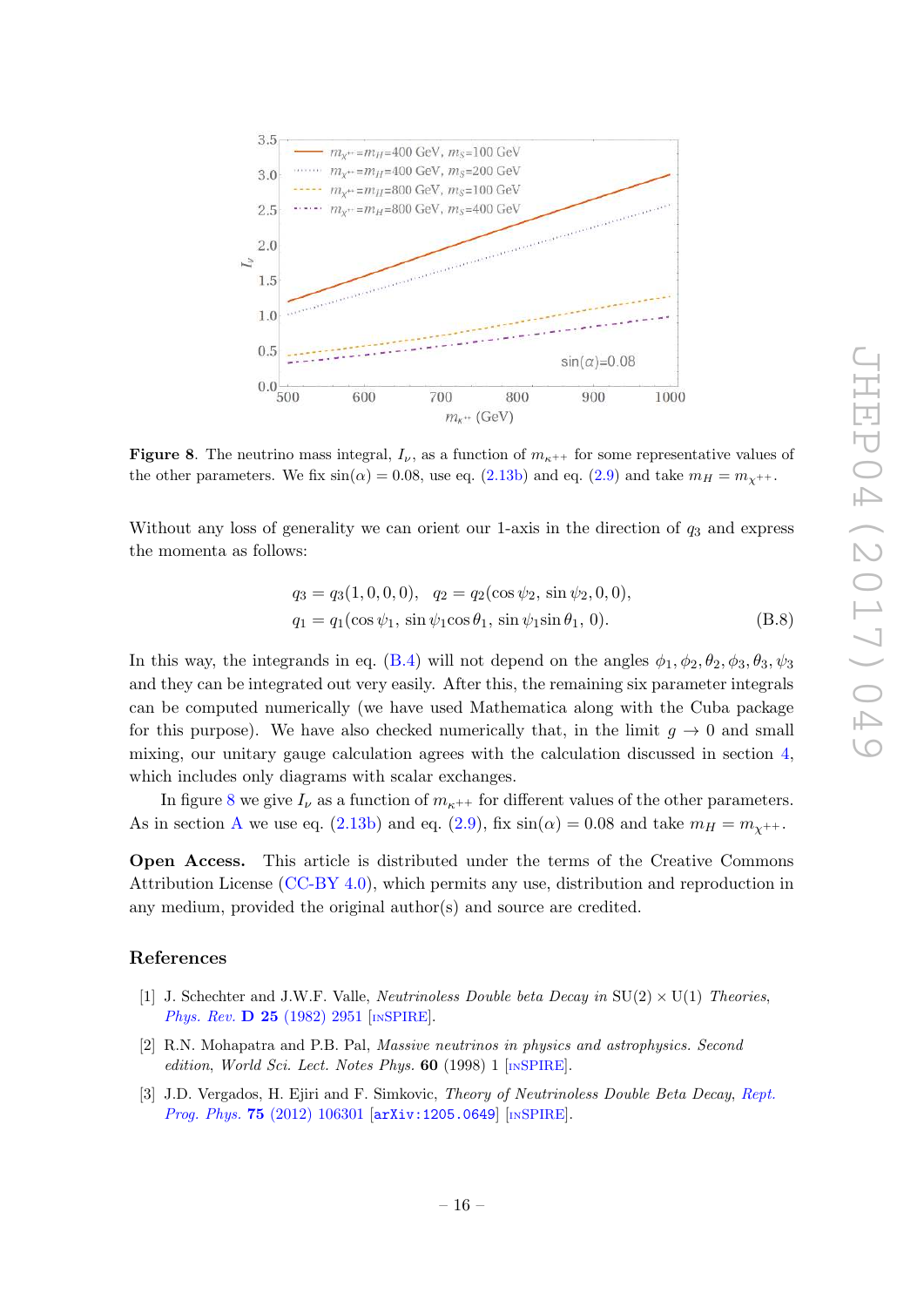- <span id="page-17-0"></span> $[4]$  J.C. Pati and A. Salam, Lepton Number as the Fourth Color, [Phys. Rev.](http://dx.doi.org/10.1103/PhysRevD.10.275) D 10 (1974) 275 [*Erratum ibid.* **D 11** (1975) 703] [IN[SPIRE](http://inspirehep.net/search?p=find+J+%22Phys.Rev.,D10,275%22)].
- [5] R.N. Mohapatra and J.C. Pati, A Natural Left-Right Symmetry, [Phys. Rev.](http://dx.doi.org/10.1103/PhysRevD.11.2558) D 11 (1975) [2558](http://dx.doi.org/10.1103/PhysRevD.11.2558) [IN[SPIRE](http://inspirehep.net/search?p=find+J+%22Phys.Rev.,D11,2558%22)].
- [6] G. Senjanović and R.N. Mohapatra, *Exact Left-Right Symmetry and Spontaneous Violation* of Parity, Phys. Rev. **D 12** [\(1975\) 1502](http://dx.doi.org/10.1103/PhysRevD.12.1502) [IN[SPIRE](http://inspirehep.net/search?p=find+J+%22Phys.Rev.,D12,1502%22)].
- [7] M. Hirsch, H.V. Klapdor-Kleingrothaus and O. Panella, Double beta decay in left-right symmetric models, [Phys. Lett.](http://dx.doi.org/10.1016/0370-2693(96)00185-2) **B 374** (1996) 7 [[hep-ph/9602306](https://arxiv.org/abs/hep-ph/9602306)] [IN[SPIRE](http://inspirehep.net/search?p=find+EPRINT+hep-ph/9602306)].
- [8] A. Atre, T. Han, S. Pascoli and B. Zhang, *The Search for Heavy Majorana Neutrinos*, *JHEF* 05 [\(2009\) 030](http://dx.doi.org/10.1088/1126-6708/2009/05/030) [[arXiv:0901.3589](https://arxiv.org/abs/0901.3589)] [IN[SPIRE](http://inspirehep.net/search?p=find+EPRINT+arXiv:0901.3589)].
- [9] V. Tello, M. Nemevšek, F. Nesti, G. Senjanović and F. Vissani, Left-Right Symmetry: from LHC to Neutrinoless Double Beta Decay, *[Phys. Rev. Lett.](http://dx.doi.org/10.1103/PhysRevLett.106.151801)* **106** (2011) 151801 [[arXiv:1011.3522](https://arxiv.org/abs/1011.3522)] [IN[SPIRE](http://inspirehep.net/search?p=find+EPRINT+arXiv:1011.3522)].
- [10] M. Blennow, E. Fernandez-Martinez, J. Lopez-Pavon and J. Menendez, Neutrinoless double beta decay in seesaw models, JHEP 07 [\(2010\) 096](http://dx.doi.org/10.1007/JHEP07(2010)096) [[arXiv:1005.3240](https://arxiv.org/abs/1005.3240)] [IN[SPIRE](http://inspirehep.net/search?p=find+EPRINT+arXiv:1005.3240)].
- [11] A. Ibarra, E. Molinaro and S.T. Petcov, TeV Scale See-Saw Mechanisms of Neutrino Mass Generation, the Majorana Nature of the Heavy Singlet Neutrinos and  $(\beta\beta)_{0\nu}$ -Decay, JHEF 09 [\(2010\) 108](http://dx.doi.org/10.1007/JHEP09(2010)108) [[arXiv:1007.2378](https://arxiv.org/abs/1007.2378)] [IN[SPIRE](http://inspirehep.net/search?p=find+EPRINT+arXiv:1007.2378)].
- [12] M. Mitra, G. Senjanović and F. Vissani, Neutrinoless Double Beta Decay and Heavy Sterile Neutrinos, [Nucl. Phys.](http://dx.doi.org/10.1016/j.nuclphysb.2011.10.035) **B 856** (2012) 26 [[arXiv:1108.0004](https://arxiv.org/abs/1108.0004)] [IN[SPIRE](http://inspirehep.net/search?p=find+EPRINT+arXiv:1108.0004)].
- [13] P.S. Bhupal Dev, S. Goswami, M. Mitra and W. Rodejohann, Constraining Neutrino Mass from Neutrinoless Double Beta Decay, Phys. Rev.  $D$  88 [\(2013\) 091301](http://dx.doi.org/10.1103/PhysRevD.88.091301) [[arXiv:1305.0056](https://arxiv.org/abs/1305.0056)] [IN[SPIRE](http://inspirehep.net/search?p=find+EPRINT+arXiv:1305.0056)].
- [14] P.S. Bhupal Dev, S. Goswami and M. Mitra, TeV Scale Left-Right Symmetry and Large Mixing Effects in Neutrinoless Double Beta Decay, Phys. Rev. D 91 [\(2015\) 113004](http://dx.doi.org/10.1103/PhysRevD.91.113004) [[arXiv:1405.1399](https://arxiv.org/abs/1405.1399)] [IN[SPIRE](http://inspirehep.net/search?p=find+EPRINT+arXiv:1405.1399)].
- [15] S. Choubey, M. Duerr, M. Mitra and W. Rodejohann, Lepton Number and Lepton Flavor Violation through Color Octet States, JHEP 05 [\(2012\) 017](http://dx.doi.org/10.1007/JHEP05(2012)017) [[arXiv:1201.3031](https://arxiv.org/abs/1201.3031)] [IN[SPIRE](http://inspirehep.net/search?p=find+EPRINT+arXiv:1201.3031)].
- [16] K.S. Babu and J. Julio, Two-Loop Neutrino Mass Generation through Leptoquarks, [Nucl.](http://dx.doi.org/10.1016/j.nuclphysb.2010.07.022) Phys. **B 841** [\(2010\) 130](http://dx.doi.org/10.1016/j.nuclphysb.2010.07.022) [[arXiv:1006.1092](https://arxiv.org/abs/1006.1092)] [IN[SPIRE](http://inspirehep.net/search?p=find+EPRINT+arXiv:1006.1092)].
- [17] M. Gustafsson, J.M. No and M.A. Rivera, Predictive Model for Radiatively Induced Neutrino Masses and Mixings with Dark Matter , [Phys. Rev. Lett.](http://dx.doi.org/10.1103/PhysRevLett.110.211802) 110 (2013) 211802 [[arXiv:1212.4806](https://arxiv.org/abs/1212.4806)] [IN[SPIRE](http://inspirehep.net/search?p=find+EPRINT+arXiv:1212.4806)].
- [18] Z. Liu and P.-H. Gu, Extending two Higgs doublet models for two-loop neutrino mass generation and one-loop neutrinoless double beta decay, [Nucl. Phys.](http://dx.doi.org/10.1016/j.nuclphysb.2016.12.001) **B** 915 (2017) 206 [[arXiv:1611.02094](https://arxiv.org/abs/1611.02094)] [IN[SPIRE](http://inspirehep.net/search?p=find+EPRINT+arXiv:1611.02094)].
- [19] L.-G. Jin, R. Tang and F. Zhang, A three-loop radiative neutrino mass model with dark matter, [Phys. Lett.](http://dx.doi.org/10.1016/j.physletb.2014.12.034) **B 741** (2015) 163 [[arXiv:1501.02020](https://arxiv.org/abs/1501.02020)] [IN[SPIRE](http://inspirehep.net/search?p=find+EPRINT+arXiv:1501.02020)].
- [20] H. Okada and K. Yagyu, Three-loop neutrino mass model with doubly charged particles from isodoublets, *Phys. Rev.* **D 93** [\(2016\) 013004](http://dx.doi.org/10.1103/PhysRevD.93.013004) [[arXiv:1508.01046](https://arxiv.org/abs/1508.01046)] [IN[SPIRE](http://inspirehep.net/search?p=find+EPRINT+arXiv:1508.01046)].
- [21] A. Ahriche, C.-S. Chen, K.L. McDonald and S. Nasri, Three-loop model of neutrino mass with dark matter, Phys. Rev. D 90 [\(2014\) 015024](http://dx.doi.org/10.1103/PhysRevD.90.015024) [[arXiv:1404.2696](https://arxiv.org/abs/1404.2696)] [IN[SPIRE](http://inspirehep.net/search?p=find+EPRINT+arXiv:1404.2696)].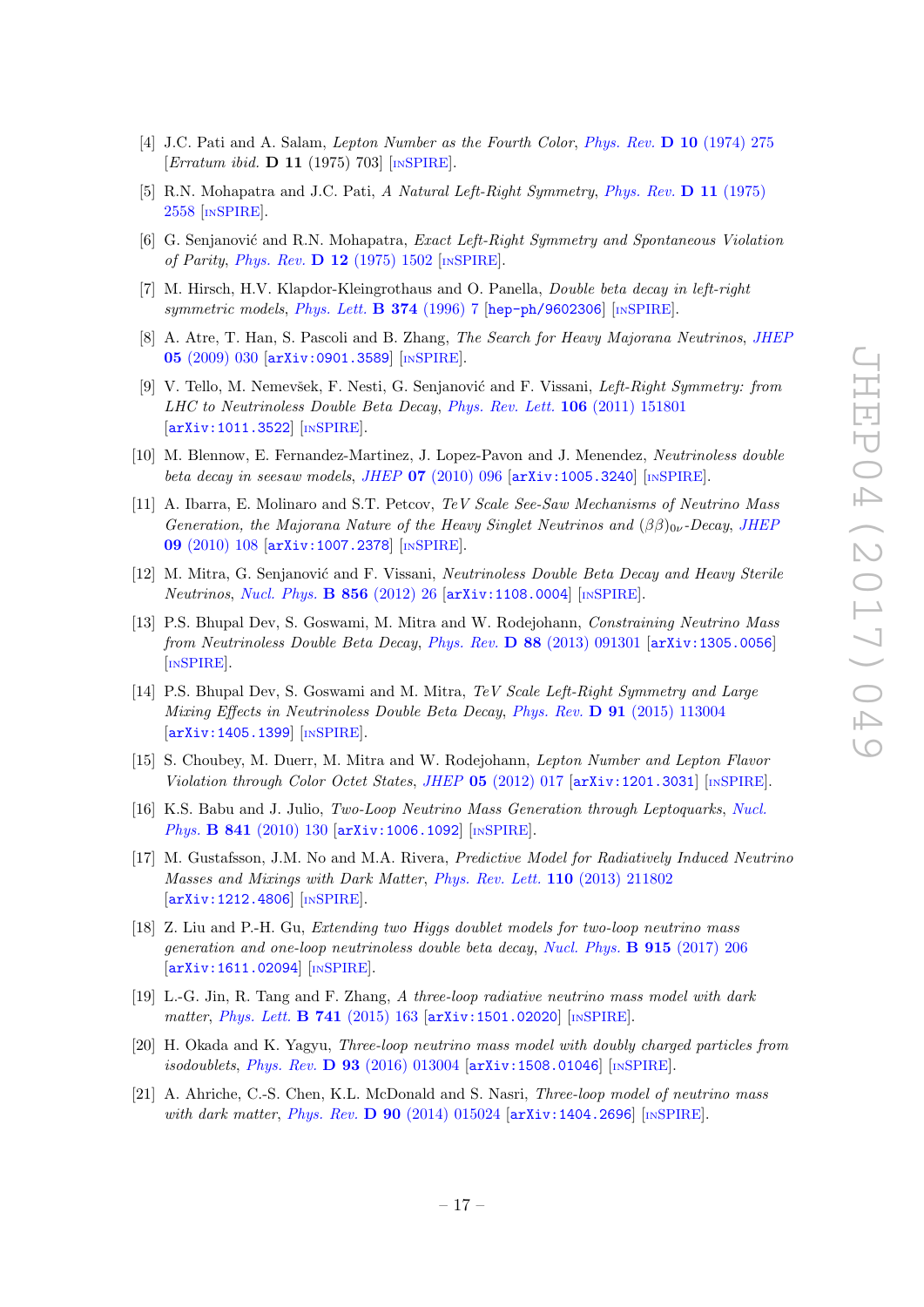- [22] H. Hatanaka, K. Nishiwaki, H. Okada and Y. Orikasa, A Three-Loop Neutrino Model with Global U(1) Symmetry, [Nucl. Phys.](http://dx.doi.org/10.1016/j.nuclphysb.2015.03.006) **B 894** (2015) 268 [[arXiv:1412.8664](https://arxiv.org/abs/1412.8664)] [IN[SPIRE](http://inspirehep.net/search?p=find+EPRINT+arXiv:1412.8664)].
- [23] C.-S. Chen, K.L. McDonald and S. Nasri, A Class of Three-Loop Models with Neutrino Mass and Dark Matter, [Phys. Lett.](http://dx.doi.org/10.1016/j.physletb.2014.05.082) **B 734** (2014) 388 [[arXiv:1404.6033](https://arxiv.org/abs/1404.6033)] [IN[SPIRE](http://inspirehep.net/search?p=find+EPRINT+arXiv:1404.6033)].
- [24] C.-Q. Geng and L.-H. Tsai, *Study of Two-Loop Neutrino Mass Generation Models*, *[Annals](http://dx.doi.org/10.1016/j.aop.2015.11.010)* Phys. 365 [\(2016\) 210](http://dx.doi.org/10.1016/j.aop.2015.11.010) [arXiv: 1503.06987] [IN[SPIRE](http://inspirehep.net/search?p=find+EPRINT+arXiv:1503.06987)].
- [25] K. Nishiwaki, H. Okada and Y. Orikasa, Three loop neutrino model with isolated  $k^{\pm\pm}$ , [Phys.](http://dx.doi.org/10.1103/PhysRevD.92.093013) Rev. **D 92** [\(2015\) 093013](http://dx.doi.org/10.1103/PhysRevD.92.093013) [[arXiv:1507.02412](https://arxiv.org/abs/1507.02412)] [IN[SPIRE](http://inspirehep.net/search?p=find+EPRINT+arXiv:1507.02412)].
- <span id="page-18-0"></span>[26] A. Ahriche, K.L. McDonald, S. Nasri and T. Toma, A Model of Neutrino Mass and Dark Matter with an Accidental Symmetry, [Phys. Lett.](http://dx.doi.org/10.1016/j.physletb.2015.05.031) **B 746** (2015) 430 [arXiv: 1504.05755] [IN[SPIRE](http://inspirehep.net/search?p=find+EPRINT+arXiv:1504.05755)].
- <span id="page-18-4"></span>[27] J.C. Helo, M. Hirsch, T. Ota and F.A. Pereira dos Santos, Double beta decay and neutrino mass models, JHEP 05 [\(2015\) 092](http://dx.doi.org/10.1007/JHEP05(2015)092) [[arXiv:1502.05188](https://arxiv.org/abs/1502.05188)] [IN[SPIRE](http://inspirehep.net/search?p=find+EPRINT+arXiv:1502.05188)].
- <span id="page-18-1"></span>[28] K.-w. Choi, K.S. Jeong and W.Y. Song, *Operator analysis of neutrinoless double beta decay*, Phys. Rev. D 66 [\(2002\) 093007](http://dx.doi.org/10.1103/PhysRevD.66.093007) [[hep-ph/0207180](https://arxiv.org/abs/hep-ph/0207180)] [IN[SPIRE](http://inspirehep.net/search?p=find+EPRINT+hep-ph/0207180)].
- [29] J. Engel and P. Vogel, *Effective operators for double beta decay*, *[Phys. Rev.](http://dx.doi.org/10.1103/PhysRevC.69.034304)* C 69 (2004) [034304](http://dx.doi.org/10.1103/PhysRevC.69.034304) [[nucl-th/0311072](https://arxiv.org/abs/nucl-th/0311072)] [IN[SPIRE](http://inspirehep.net/search?p=find+EPRINT+nucl-th/0311072)].
- [30] A. de Gouvêa and J. Jenkins, A Survey of Lepton Number Violation Via Effective Operators, Phys. Rev. **D 77** [\(2008\) 013008](http://dx.doi.org/10.1103/PhysRevD.77.013008) [arXiv: 0708.1344] [IN[SPIRE](http://inspirehep.net/search?p=find+EPRINT+arXiv:0708.1344)].
- <span id="page-18-2"></span>[31] F. del Aguila, A. Aparici, S. Bhattacharya, A. Santamaria and J. Wudka, Effective Lagrangian approach to neutrinoless double beta decay and neutrino masses, JHEP  $06$  [\(2012\)](http://dx.doi.org/10.1007/JHEP06(2012)146) [146](http://dx.doi.org/10.1007/JHEP06(2012)146) [[arXiv:1204.5986](https://arxiv.org/abs/1204.5986)] [IN[SPIRE](http://inspirehep.net/search?p=find+EPRINT+arXiv:1204.5986)].
- <span id="page-18-3"></span>[32] F. del Aguila, A. Aparici, S. Bhattacharya, A. Santamaria and J. Wudka, A realistic model of neutrino masses with a large neutrinoless double beta decay rate, JHEP 05 [\(2012\) 133](http://dx.doi.org/10.1007/JHEP05(2012)133) [[arXiv:1111.6960](https://arxiv.org/abs/1111.6960)] [IN[SPIRE](http://inspirehep.net/search?p=find+EPRINT+arXiv:1111.6960)].
- <span id="page-18-5"></span>[33] A. Zee, Quantum Numbers of Majorana Neutrino Masses, [Nucl. Phys.](http://dx.doi.org/10.1016/0550-3213(86)90475-X) **B 264** (1986) 99 [IN[SPIRE](http://inspirehep.net/search?p=find+J+%22Nucl.Phys.,B264,99%22)].
- [34] K.S. Babu, Model of 'Calculable' Majorana Neutrino Masses, [Phys. Lett.](http://dx.doi.org/10.1016/0370-2693(88)91584-5) **B 203** (1988) 132 [IN[SPIRE](http://inspirehep.net/search?p=find+J+%22Phys.Lett.,B203,132%22)].
- <span id="page-18-6"></span>[35] K.S. Babu and C. Macesanu, Two loop neutrino mass generation and its experimental consequences, *Phys. Rev.* **D 67** [\(2003\) 073010](http://dx.doi.org/10.1103/PhysRevD.67.073010) [[hep-ph/0212058](https://arxiv.org/abs/hep-ph/0212058)] [IN[SPIRE](http://inspirehep.net/search?p=find+EPRINT+hep-ph/0212058)].
- <span id="page-18-7"></span>[36] M. Baak and R. Kogler, The global electroweak Standard Model fit after the Higgs discovery, [arXiv:1306.0571](https://arxiv.org/abs/1306.0571) [IN[SPIRE](http://inspirehep.net/search?p=find+EPRINT+arXiv:1306.0571)].
- <span id="page-18-8"></span>[37] H. Pas, M. Hirsch, H.V. Klapdor-Kleingrothaus and S.G. Kovalenko, A Superformula for neutrinoless double beta decay. 2. The Short range part, [Phys. Lett.](http://dx.doi.org/10.1016/S0370-2693(00)01359-9) **B 498** (2001) 35 [[hep-ph/0008182](https://arxiv.org/abs/hep-ph/0008182)] [IN[SPIRE](http://inspirehep.net/search?p=find+EPRINT+hep-ph/0008182)].
- <span id="page-18-9"></span>[38] F.F. Deppisch, M. Hirsch and H. Pas, Neutrinoless Double Beta Decay and Physics Beyond the Standard Model, J. Phys. G 39 [\(2012\) 124007](http://dx.doi.org/10.1088/0954-3899/39/12/124007) [[arXiv:1208.0727](https://arxiv.org/abs/1208.0727)] [IN[SPIRE](http://inspirehep.net/search?p=find+EPRINT+arXiv:1208.0727)].
- <span id="page-18-10"></span>[39] H.V. Klapdor-Kleingrothaus et al., Latest results from the Heidelberg-Moscow double beta decay experiment, [Eur. Phys. J.](http://dx.doi.org/10.1007/s100500170022) A 12 (2001) 147 [[hep-ph/0103062](https://arxiv.org/abs/hep-ph/0103062)] [IN[SPIRE](http://inspirehep.net/search?p=find+EPRINT+hep-ph/0103062)].
- <span id="page-18-11"></span>[40] EXO-200 collaboration, M. Auger et al., Search for Neutrinoless Double-Beta Decay in  $^{136}Xe$  with EXO-200, [Phys. Rev. Lett.](http://dx.doi.org/10.1103/PhysRevLett.109.032505) 109 (2012) 032505 [arXiv: 1205.5608] [IN[SPIRE](http://inspirehep.net/search?p=find+EPRINT+arXiv:1205.5608)].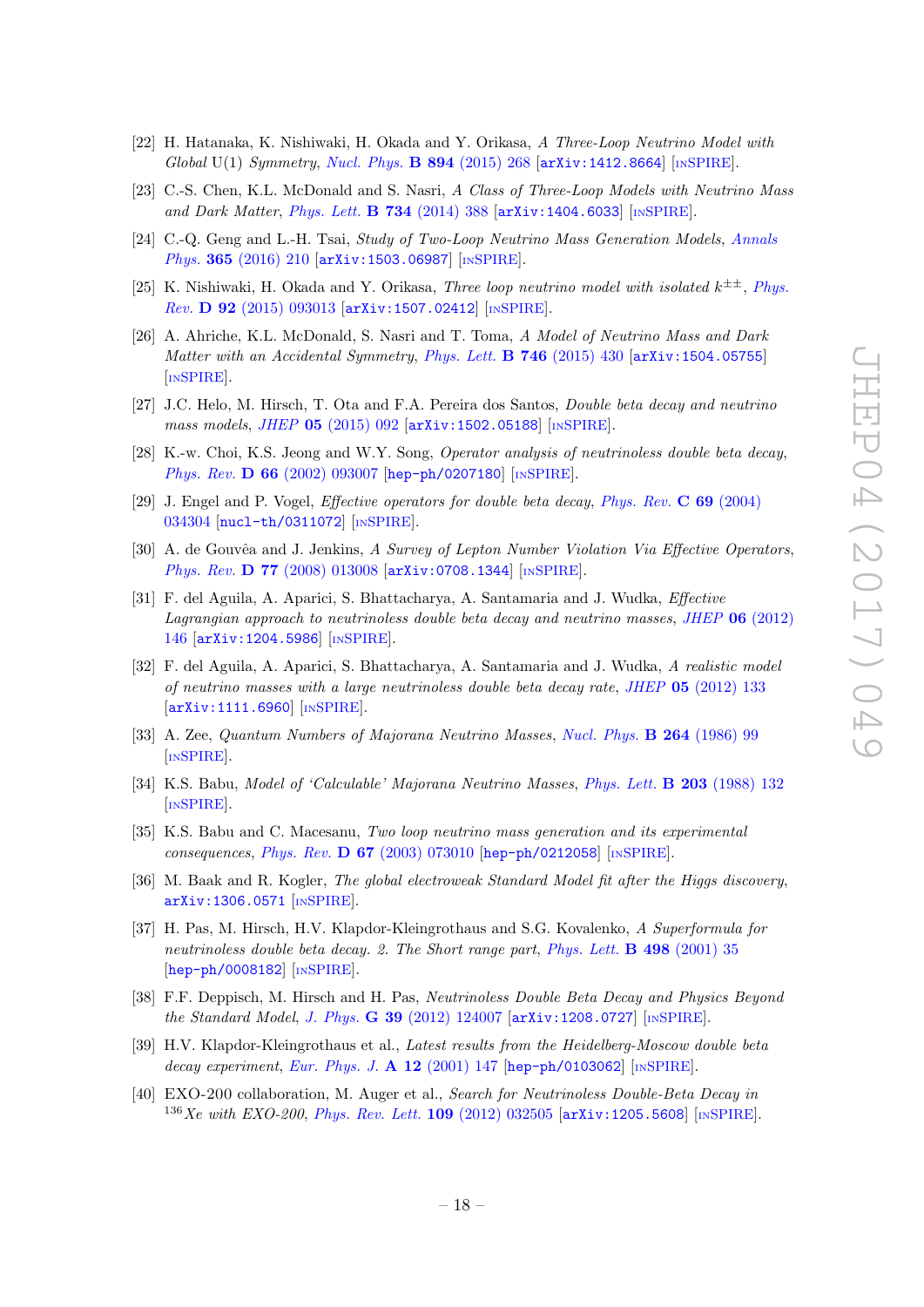- <span id="page-19-0"></span>[41] KamLAND-Zen collaboration, A. Gando et al., Search for Majorana Neutrinos near the Inverted Mass Hierarchy Region with KamLAND-Zen , [Phys. Rev. Lett.](http://dx.doi.org/10.1103/PhysRevLett.117.109903) 117 (2016) 082503 [[arXiv:1605.02889](https://arxiv.org/abs/1605.02889)] [IN[SPIRE](http://inspirehep.net/search?p=find+EPRINT+arXiv:1605.02889)].
- <span id="page-19-1"></span>[42] A.S. Barabash, Double beta decay experiments , [Phys. Part. Nucl.](http://dx.doi.org/10.1134/S1063779611040022) 42 (2011) 613 [[arXiv:1107.5663](https://arxiv.org/abs/1107.5663)] [IN[SPIRE](http://inspirehep.net/search?p=find+EPRINT+arXiv:1107.5663)].
- <span id="page-19-2"></span>[43] M. Gustafsson, J.M. No and M.A. Rivera, Radiative neutrino mass generation linked to neutrino mixing and  $0\nu\beta\beta$ -decay predictions, Phys. Rev. **D** 90 [\(2014\) 013012](http://dx.doi.org/10.1103/PhysRevD.90.013012) [[arXiv:1402.0515](https://arxiv.org/abs/1402.0515)] [IN[SPIRE](http://inspirehep.net/search?p=find+EPRINT+arXiv:1402.0515)].
- <span id="page-19-3"></span>[44] PARTICLE DATA GROUP collaboration, C. Patrignani et al., Review of Particle Physics, Chin. Phys. C 40 [\(2016\) 100001](http://dx.doi.org/10.1088/1674-1137/40/10/100001) [IN[SPIRE](http://inspirehep.net/search?p=find+J+%22Chin.Phys.,C40,100001%22)].
- <span id="page-19-4"></span>[45] MEG collaboration, J. Adam et al., New constraint on the existence of the  $\mu^+ \to e^+ \gamma$  decay, [Phys. Rev. Lett.](http://dx.doi.org/10.1103/PhysRevLett.110.201801) 110 (2013) 201801 [[arXiv:1303.0754](https://arxiv.org/abs/1303.0754)] [IN[SPIRE](http://inspirehep.net/search?p=find+EPRINT+arXiv:1303.0754)].
- <span id="page-19-5"></span>[46] J. Herrero-Garcia, M. Nebot, N. Rius and A. Santamaria, The Zee-Babu model revisited in the light of new data, [Nucl. Phys.](http://dx.doi.org/10.1016/j.nuclphysb.2014.06.001) **B** 885 (2014) 542  $[$ [arXiv:1402.4491](https://arxiv.org/abs/1402.4491) $]$   $[$ IN[SPIRE](http://inspirehep.net/search?p=find+EPRINT+arXiv:1402.4491) $]$ .
- <span id="page-19-6"></span>[47] M. Nebot, J.F. Oliver, D. Palao and A. Santamaria, Prospects for the Zee-Babu Model at the CERN LHC and low energy experiments, Phys. Rev.  $D 77$  [\(2008\) 093013](http://dx.doi.org/10.1103/PhysRevD.77.093013) [arXiv: 0711.0483] [IN[SPIRE](http://inspirehep.net/search?p=find+EPRINT+arXiv:0711.0483)].
- <span id="page-19-7"></span>[48] Planck collaboration, P.A.R. Ade et al., Planck 2013 results. XVI. Cosmological parameters, [Astron. Astrophys.](http://dx.doi.org/10.1051/0004-6361/201321591) 571 (2014) A16 [[arXiv:1303.5076](https://arxiv.org/abs/1303.5076)] [IN[SPIRE](http://inspirehep.net/search?p=find+EPRINT+arXiv:1303.5076)].
- <span id="page-19-15"></span>[49] PandaX-II collaboration, A. Tan et al., Dark Matter Results from First 98.7 Days of Data from the PandaX-II Experiment, [Phys. Rev. Lett.](http://dx.doi.org/10.1103/PhysRevLett.117.121303) 117 (2016) 121303 [[arXiv:1607.07400](https://arxiv.org/abs/1607.07400)] [IN[SPIRE](http://inspirehep.net/search?p=find+EPRINT+arXiv:1607.07400)].
- <span id="page-19-16"></span>[50] LUX collaboration, D.S. Akerib et al., Results from a search for dark matter in the complete LUX exposure, *[Phys. Rev. Lett.](http://dx.doi.org/10.1103/PhysRevLett.118.021303)* **118** (2017) 021303 [[arXiv:1608.07648](https://arxiv.org/abs/1608.07648)] [IN[SPIRE](http://inspirehep.net/search?p=find+EPRINT+arXiv:1608.07648)].
- <span id="page-19-17"></span>[51] XENON collaboration, E. Aprile et al., *Physics reach of the XENON1T dark matter* experiment, JCAP 04 [\(2016\) 027](http://dx.doi.org/10.1088/1475-7516/2016/04/027) [[arXiv:1512.07501](https://arxiv.org/abs/1512.07501)] [IN[SPIRE](http://inspirehep.net/search?p=find+EPRINT+arXiv:1512.07501)].
- <span id="page-19-11"></span>[52] O. Fischer and J.J. van der Bij, The scalar Singlet-Triplet Dark Matter Model, [JCAP](http://dx.doi.org/10.1088/1475-7516/2014/01/032) 01 [\(2014\) 032](http://dx.doi.org/10.1088/1475-7516/2014/01/032) [[arXiv:1311.1077](https://arxiv.org/abs/1311.1077)] [IN[SPIRE](http://inspirehep.net/search?p=find+EPRINT+arXiv:1311.1077)].
- <span id="page-19-12"></span>[53] C. Cheung and D. Sanford, *Simplified Models of Mixed Dark Matter*, *JCAP* 02 [\(2014\) 011](http://dx.doi.org/10.1088/1475-7516/2014/02/011) [[arXiv:1311.5896](https://arxiv.org/abs/1311.5896)] [IN[SPIRE](http://inspirehep.net/search?p=find+EPRINT+arXiv:1311.5896)].
- <span id="page-19-8"></span>[54] G. Bélanger, F. Boudjema, A. Pukhov and A. Semenov, *MicrOMEGAs 3: A program for* calculating dark matter observables , [Comput. Phys. Commun.](http://dx.doi.org/10.1016/j.cpc.2013.10.016) 185 (2014) 960 [[arXiv:1305.0237](https://arxiv.org/abs/1305.0237)] [IN[SPIRE](http://inspirehep.net/search?p=find+EPRINT+arXiv:1305.0237)].
- <span id="page-19-9"></span>[55] H. Han and S. Zheng, New Constraints on Higgs-portal Scalar Dark Matter, JHEP 12 [\(2015\)](http://dx.doi.org/10.1007/JHEP12(2015)044) [044](http://dx.doi.org/10.1007/JHEP12(2015)044) [[arXiv:1509.01765](https://arxiv.org/abs/1509.01765)] [IN[SPIRE](http://inspirehep.net/search?p=find+EPRINT+arXiv:1509.01765)].
- <span id="page-19-10"></span>[56] M. Escudero, A. Berlin, D. Hooper and M.-X. Lin, Toward (Finally!) Ruling Out Z and Higgs Mediated Dark Matter Models, JCAP 12 [\(2016\) 029](http://dx.doi.org/10.1088/1475-7516/2016/12/029) [[arXiv:1609.09079](https://arxiv.org/abs/1609.09079)] [IN[SPIRE](http://inspirehep.net/search?p=find+EPRINT+arXiv:1609.09079)].
- <span id="page-19-13"></span>[57] D. Tucker-Smith and N. Weiner, *The status of inelastic dark matter*, *[Phys. Rev.](http://dx.doi.org/10.1103/PhysRevD.72.063509)* D 72 (2005) [063509](http://dx.doi.org/10.1103/PhysRevD.72.063509) [[hep-ph/0402065](https://arxiv.org/abs/hep-ph/0402065)] [IN[SPIRE](http://inspirehep.net/search?p=find+EPRINT+hep-ph/0402065)].
- <span id="page-19-14"></span>[58] M. Cirelli, N. Fornengo and A. Strumia, *Minimal dark matter*, *[Nucl. Phys.](http://dx.doi.org/10.1016/j.nuclphysb.2006.07.012)* **B 753** (2006) 178 [[hep-ph/0512090](https://arxiv.org/abs/hep-ph/0512090)] [IN[SPIRE](http://inspirehep.net/search?p=find+EPRINT+hep-ph/0512090)].